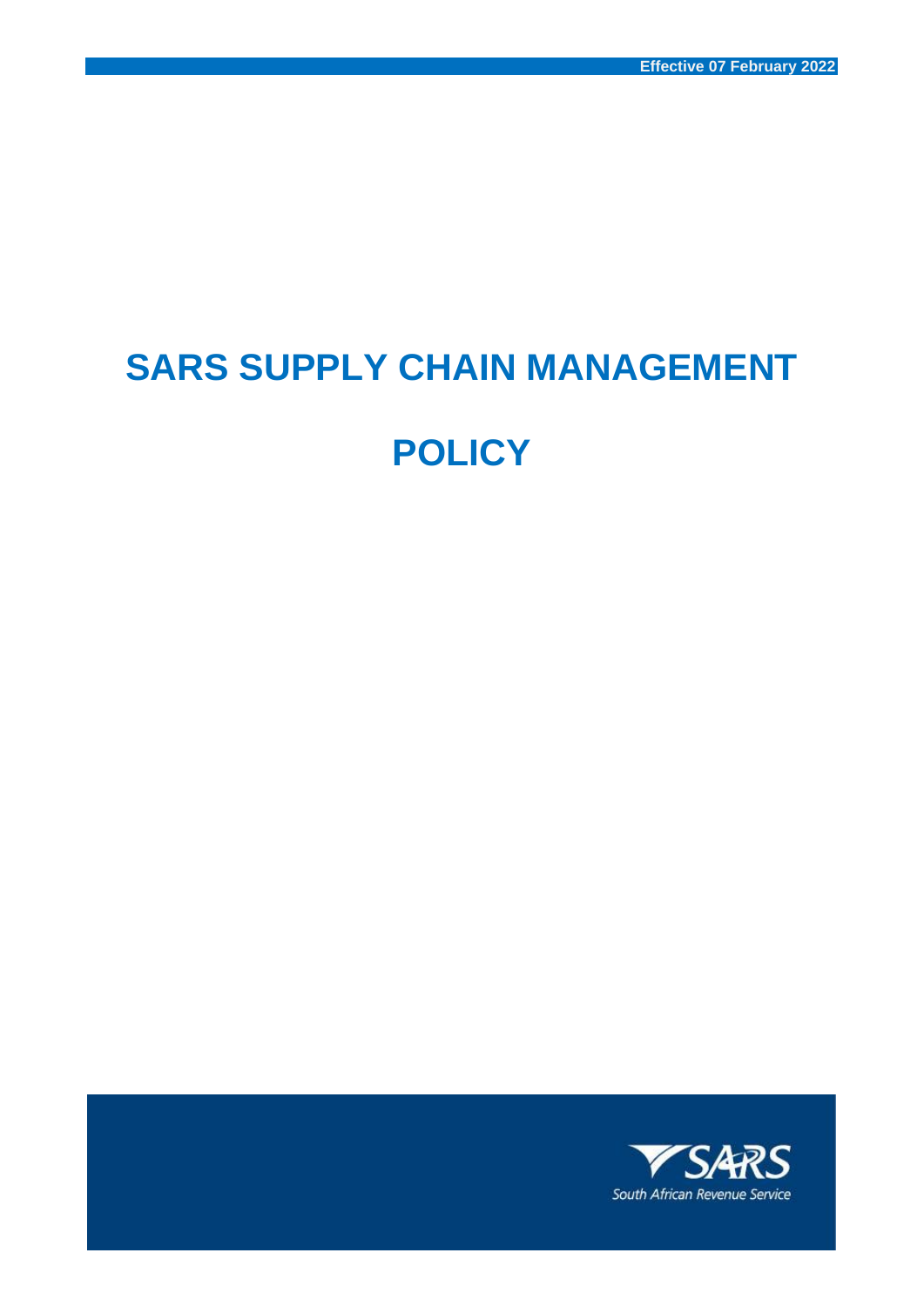# **TABLE OF CONTENTS**

| 1              | <b>SCOPE</b>                                                                                 | 4                                |
|----------------|----------------------------------------------------------------------------------------------|----------------------------------|
| 1.1            | Purpose                                                                                      | 4                                |
| $\mathbf{2}$   | <b>POLICY</b>                                                                                | 5                                |
| 2.1            | <b>Procurement Principles</b>                                                                |                                  |
| 2.1.1          | Conditions for the procurement of goods, services and infrastructure                         | $\frac{5}{5}$                    |
| 2.1.2          | Ethical standards and conflict of interest                                                   | $\frac{5}{5}$                    |
| 2.1.3          | Declaration of interest                                                                      |                                  |
| 2.1.4          | Confidentiality and accuracy of information                                                  | 5                                |
| 2.1.5          | Suppliers doing business with SARS                                                           | $\,6$                            |
| 2.1.6          | Preventing and combating abuse within SARS supply chain management                           | $6\phantom{a}$                   |
| 2.1.7<br>2.1.8 | No Payment without an official purchase order and or contract<br>SCM Delegation of authority | $6\phantom{a}$<br>$\overline{7}$ |
| 2.2            | <b>Procurement Objectives</b>                                                                | $\overline{7}$                   |
| 2.3            | Broad-Based Black Economic Empowerment                                                       | $\overline{7}$                   |
| 2.4            | Sourcing                                                                                     | 8                                |
| 2.4.1          | Transversal term contracts                                                                   | 8                                |
| 2.4.2          | Participation in other organs of state-initiated contracts                                   | 8                                |
| 2.4.3          | Request for information (RFI)                                                                | 9                                |
| 2.4.4          | Request for quotation (RFQ)                                                                  | 9                                |
| 2.4.5          | Request for proposal (RFP)                                                                   | 10                               |
| 2.4.6          | Limited bidding                                                                              | 10                               |
| 2.4.7          | Deviation                                                                                    | 10                               |
| 2.4.8<br>2.4.9 | Condonation<br>Expansion or variation of orders against original contract                    | 10<br>11                         |
| 2.4.10         | <b>Emergency procurement</b>                                                                 | 11                               |
| 2.5            | Industry, market and supplier engagement                                                     | 12                               |
| 2.6            | Digitalisation of Supply Chain Management                                                    | 12                               |
| 2.7            | <b>Bid Specification</b>                                                                     | 12                               |
| 2.7.1          | <b>Determining Specifications</b>                                                            | 12                               |
| 2.8            | Evaluation                                                                                   | 13                               |
| 2.8.1          | Pre-qualification of bidders                                                                 | 13                               |
| 2.8.2          | <b>Technical evaluation</b>                                                                  | 13                               |
| 2.8.3          | Pricing and B-BBEE evaluation                                                                | 13                               |
| 2.8.4          | Supplier development                                                                         | 14                               |
| 2.8.5          | Rights reserved by SARS regarding bids                                                       | 14                               |
| 2.9            | Adjudication                                                                                 | 14                               |
| 2.10           | Cancellation of bid before award                                                             | 14                               |
| 2.11           | Exclusion of bidder from further business                                                    | 14                               |
| 2.12           | Communication of tender decision                                                             | 14                               |
| 2.13           | Signing of contracts                                                                         | 15                               |
| 2.14           | Disposal management                                                                          | 15                               |
| 2.15           | Tax status                                                                                   | 15                               |
| 2.16           | <b>Central Supplier Database</b>                                                             | 15                               |
| 2.17           | Contract management<br>2.17.1 SARS contract management objective                             | 16<br>16                         |
|                | 2.17.2 Contract / sub-contracting                                                            | 16                               |
|                | 2.17.3 Screening and vetting of suppliers                                                    | 16                               |
|                | 2.17.4 Unsatisfactory performance and breach of contract                                     | 16                               |
| 2.18           | General                                                                                      | 17                               |
| 2.19           | Protection of information                                                                    | 17                               |
| 2.20           | Records Management and Maintenance                                                           | 17                               |
| 2.21           | Compliance, Monitoring and Evaluation                                                        | 17                               |
| 3              | <b>REFERENCES</b>                                                                            | 18                               |
| 3.1            | Legislation                                                                                  | 18                               |
| 3.2            | <b>Cross References</b>                                                                      | 18                               |
|                |                                                                                              |                                  |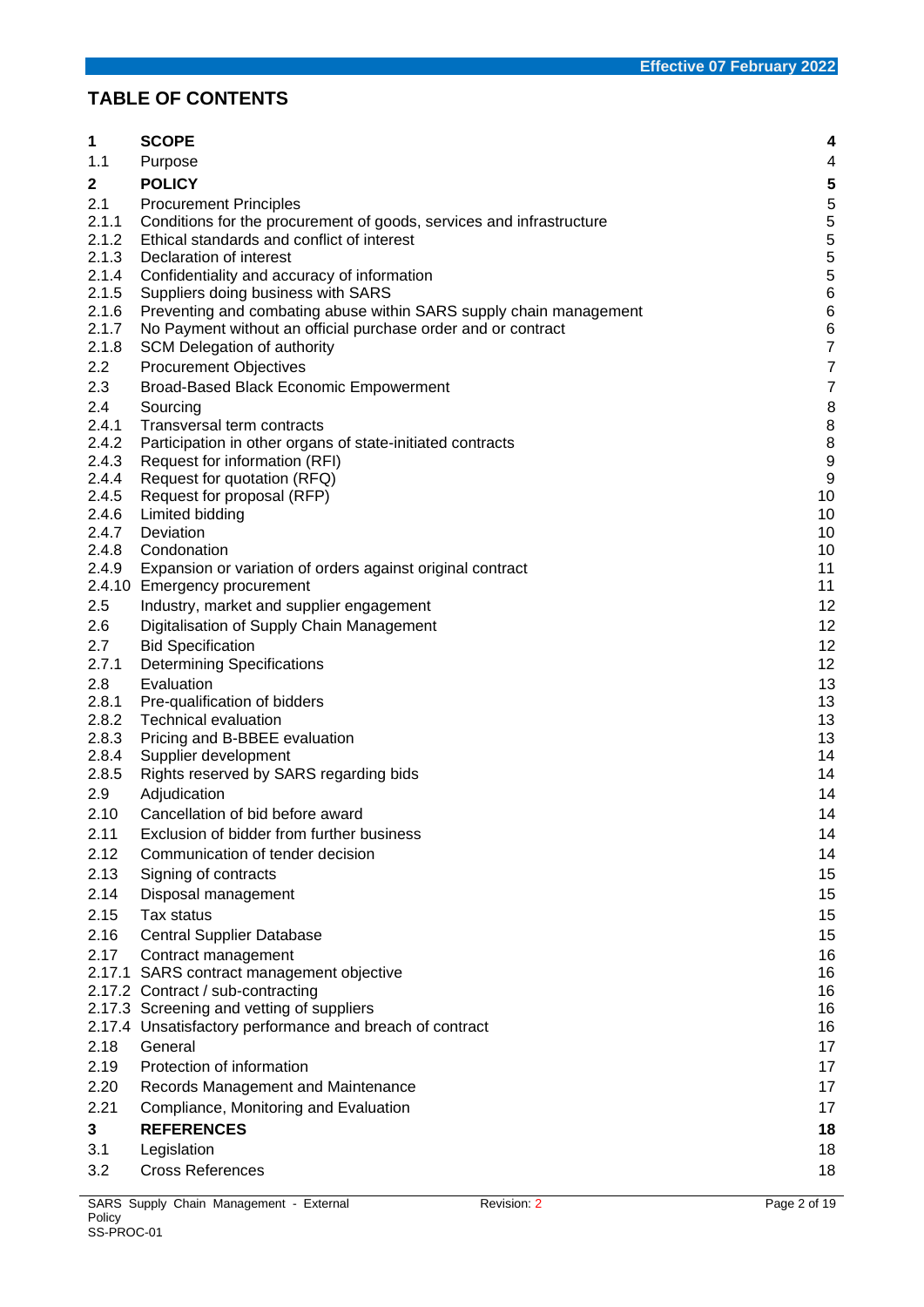# **4 [DEFINITIONS AND ACRONYMS](#page-17-3) 18**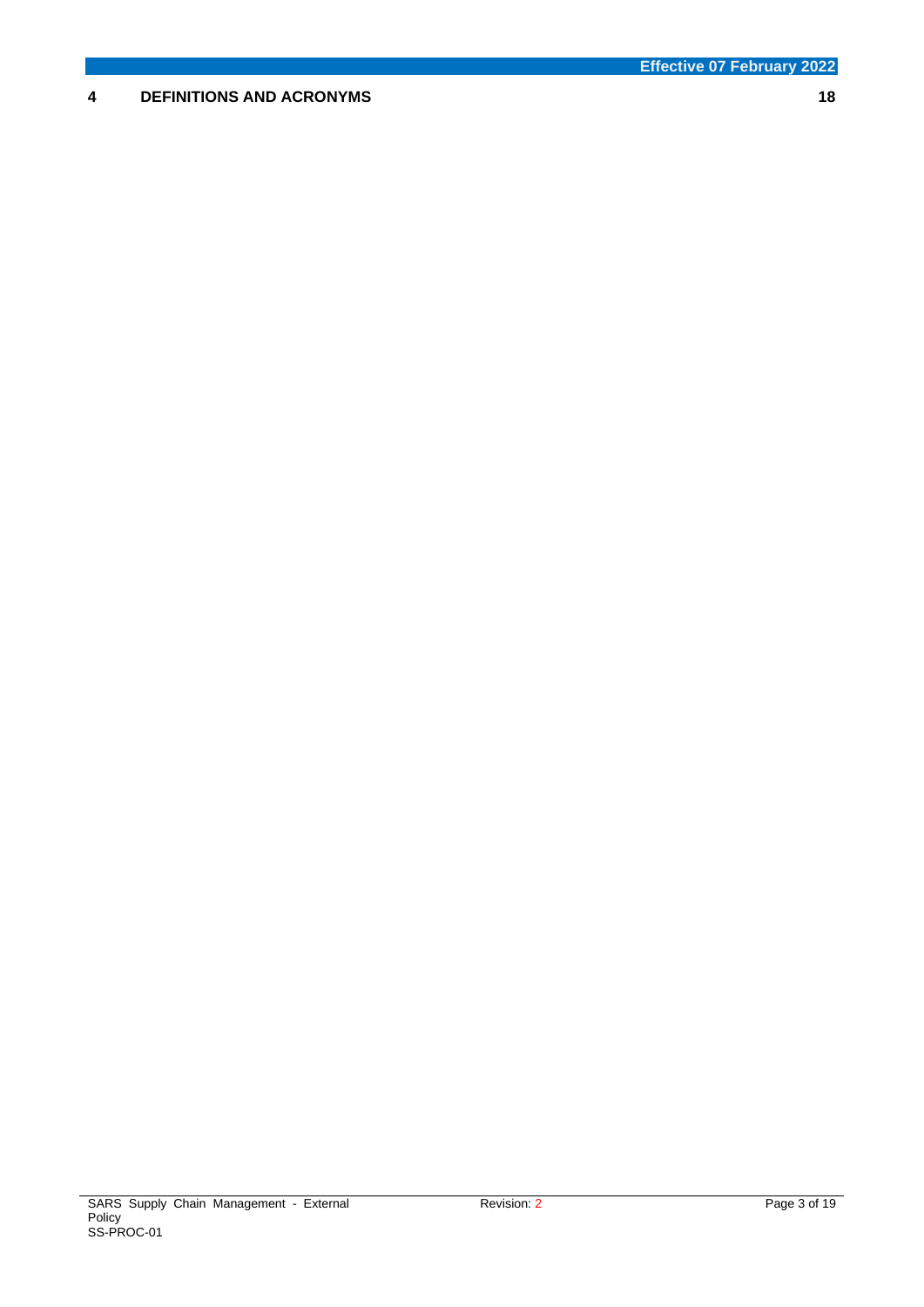# <span id="page-3-0"></span>**1 SCOPE**

- a) This policy in its design, development, implementation and review is guided and underpinned by the South African Revenue Service (SARS) strategic objectives, intent, values, code of conduct, and applicable legislation. Should any aspect of this policy be in conflict with the SARS Act, any regulations or other applicable legislations, the Constitution of the Republic of South Africa shall take precedence.
- a) This policy applies without exception to all SARS employees and all suppliers that interact with SARS when procuring goods and services.
- b) All procurement of goods, services and infrastructure must be channelled through the SARS Procurement Unit, except for purchases which should be channelled through the Petty Cash System and exclusions listed in SARS's Policy for Accounts Payable.
- c) SARS views resource stewardship as an important strategic objective and the consistent and continuous adherence and application of the Supply Chain Management (SCM) Policy is a minimum requirement for all staff members. Failure by any employee or supplier to adhere to this Policy constitutes misconduct and will result in disciplinary action against the employee(s) and termination of contract with the supplier.
- d) SARS is a public entity listed in Schedule 3 A of the Public Finance Management Act, Act 1 of 1999 (PFMA). Although SARS's procurement activities are commercial in nature, it is executed within the ambit of the PFMA and SCM regulations, instructions and prescripts.
- e) SARS's mandate is to collect all tax and related revenue due to government, ensure optimal compliance with tax and customs legislation and provide a customs service to optimise revenue, border protection and facilitate legitimate trade.
- f) In support of SARS's strategic intent and to give effect to SARS's compliance philosophy, SARS has identified and is committed to maintain a strong focus on cost management, productivity optimisation and responsible procurement, in line with Government's transformation imperatives.
- g) SARS adopted a centre-led procurement operating model to ensure standardisation across SARS business units to increase compliance, budget control, give rise to savings, reduce business costs, prevent procurement duplication and maverick spend, and enable category and commodity strategies to serve SARS's needs.

# <span id="page-3-1"></span>**1.1 Purpose**

- a) The purpose of this policy is to:
	- i) Enable business units in SARS to achieve strategic and operational objectives by procuring goods, services and infrastructure in a timely, cost effective and compliant manner;
	- ii) Ensure that SARS procures goods, services and infrastructure in accordance with a procurement system that complies with the provisions of Section 217 of the Constitution of the Republic of South Africa which requires all organs of state, including SARS, to contract for goods and assets or services in accordance with a system that is fair, equitable, transparent, competitive and cost effective;
	- iii) Regulate supply chain management activities in a standardised manner within SARS operations;
	- iv) Prevent irregularities in the procurement of goods and services;
	- v) Ensure that there is accountability in the supplier management process; and
	- vi) Ensure suppliers deliver high quality products and services by generating strong contractual relationships based on clear performance expectations.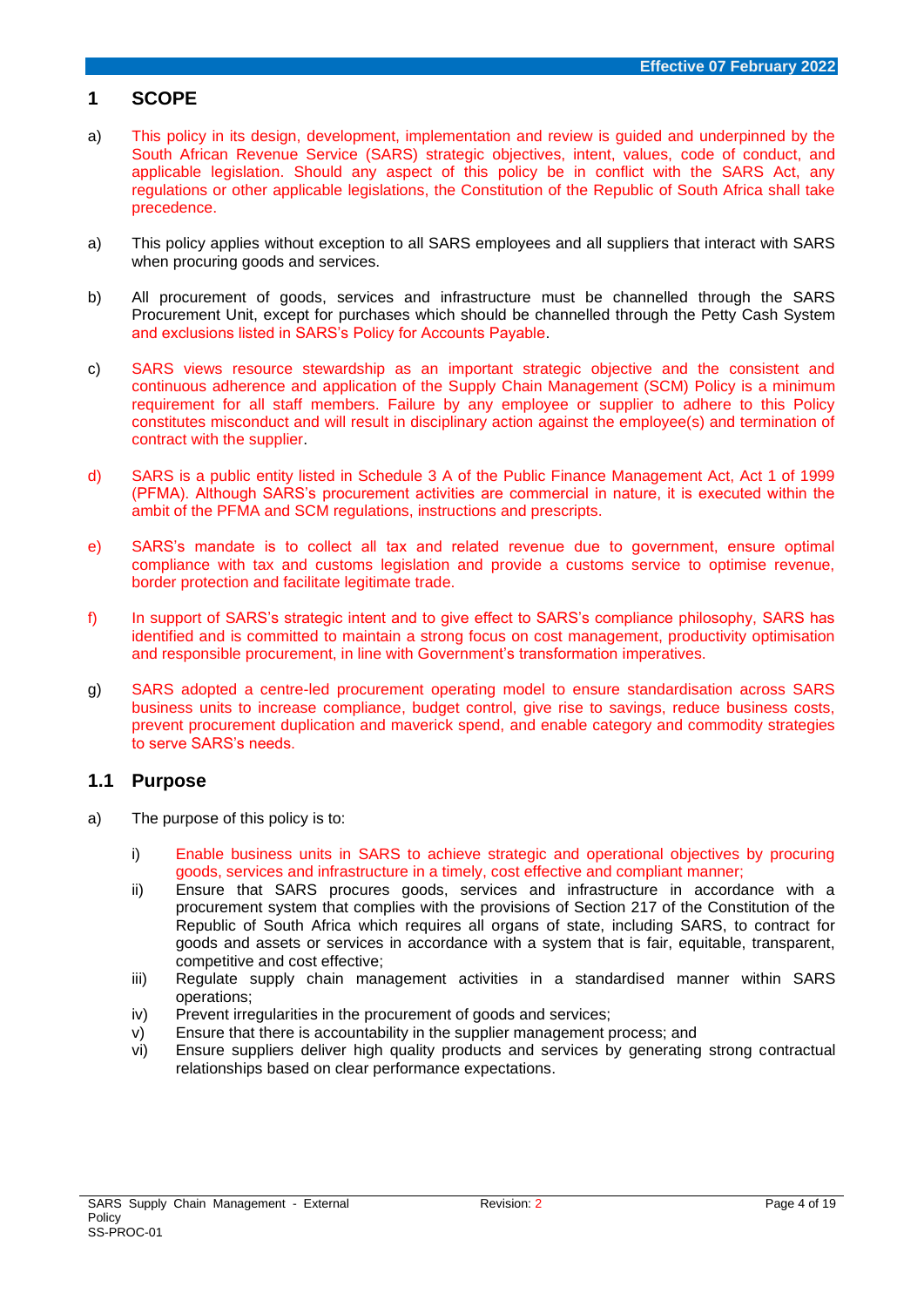# <span id="page-4-0"></span>**2 POLICY**

# <span id="page-4-1"></span>**2.1 Procurement Principles**

#### <span id="page-4-2"></span>**2.1.1 Conditions for the procurement of goods, services and infrastructure**

- a) Only goods, services and infrastructure budgeted for and approved by the relevant authority may be procured.
- b) National Treasury thresholds and applicable SARS SCM delegation of authority must be adhered to when procuring goods, services and infrastructure.

#### <span id="page-4-3"></span>**2.1.2 Ethical standards and conflict of interest**

- a) SARS has the obligation to treat, and to be seen to be treating, all citizens objectively and fairly. SARS procurement and supply chain management activities must demonstrate a high degree of integrity with a view to be congruent with SARS's intent to build credibility, public confidence and trust.
- b) All procurement transactions and interactions with suppliers, including supplier selection and evaluation, are subject to the provisions outlined in the SARS internal policies.
- c) No SARS employee may accept any gift, hospitality or other inducement that may influence them in their decision-making responsibilities, or that may be seen to influence them in their decision-making. Any such attempted inducements must immediately be reported to the Chief Procurement Officer and / or the SARS Integrity Unit.
- d) All employees that have left the employment of SARS, may only respond to SARS bid invitations twelve (12) months after the termination of their employment with SARS.

#### <span id="page-4-4"></span>**2.1.3 Declaration of interest**

- a) All procurement committee members, and any person involved in the procurement, evaluation, adjudication or negotiation process, must complete and sign the applicable declaration of interest form.
- b) Any person with an interest that may affect or could be seen to affect their impartiality should immediately declare the conflict of interest, in writing and withdraw entirely from the process.
- c) All employees involved in procurement activities other than evaluation, adjudication, or negotiation, will only be required to declare an interest if they in fact have an interest in a particular matter. Should such an employee not make any declaration in a particular matter, he / she will be deemed not to have an interest in the matter. If it is later discovered that an employee did have an interest which he / she failed to declare, such employee will be found to have failed to comply with the duty to declare conflicts of interests and must be subjected to the SARS Disciplinary Code and Procedure.
- d) SARS reserves the right to conduct the necessary due diligence on employees, suppliers and bidders for procurement related matters and take the necessary steps to ensure compliance.

#### <span id="page-4-5"></span>**2.1.4 Confidentiality and accuracy of information**

- a) The confidentiality of information received in the procurement process should be respected.
- b) Specific details of suppliers' bids must not be divulged, unless it is in accordance with the Promotion of Access to Information Act, 2000 (Act 2 of 2000), court order or through the consent of the respective supplier. The disclosure can only be made in consultation with the SARS Corporate Legal Services.
- c) All employees of the SARS Procurement Unit, procurement committee members, and all officials attending procurement related meetings are bound by the SARS Confidentiality Agreement and failure to do so will result in immediate disciplinary procedures taken against such employee.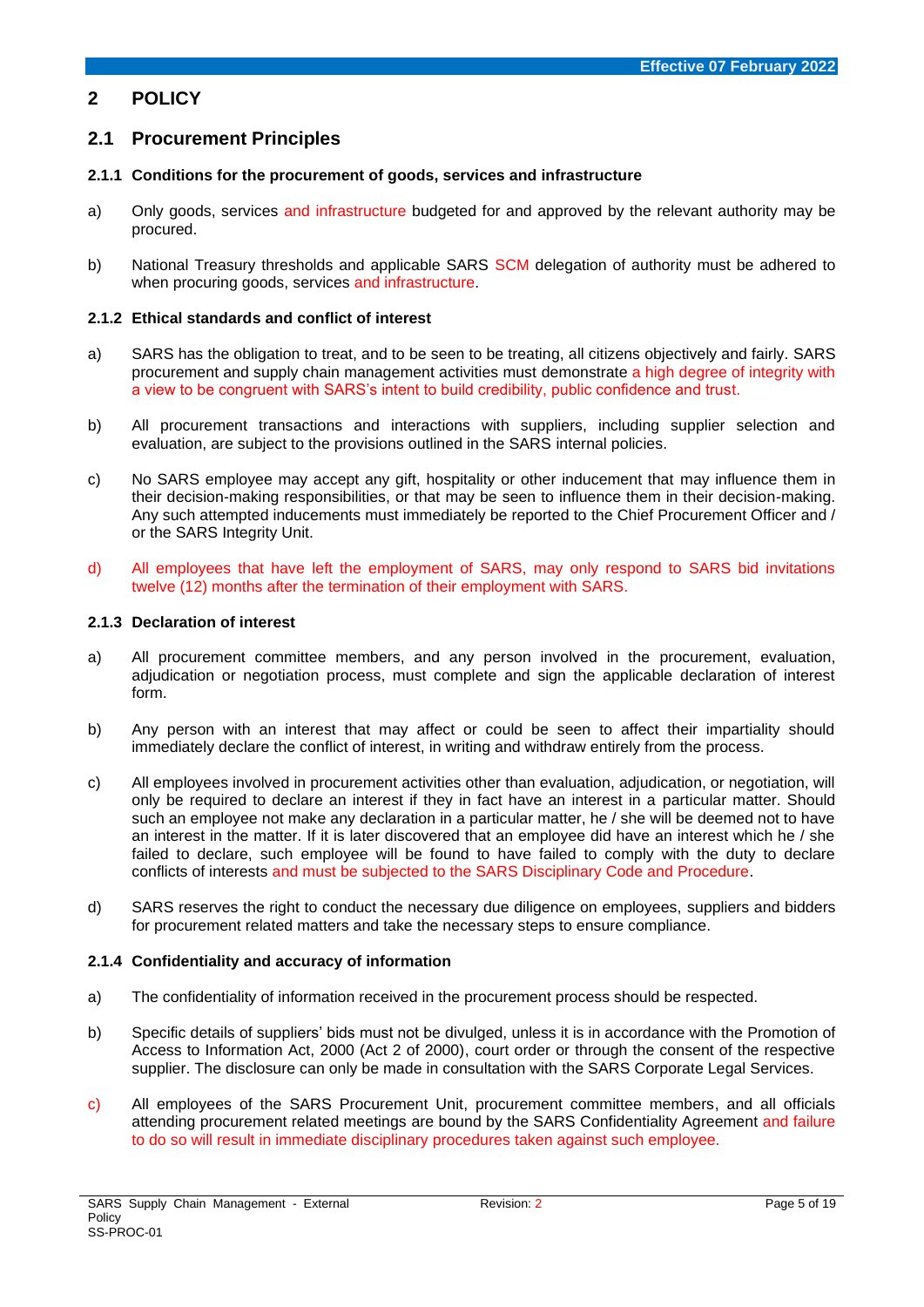#### <span id="page-5-0"></span>**2.1.5 Suppliers doing business with SARS**

- a) Suppliers doing business with SARS must always do so in good faith together and have the best interest of SARS at heart.
- b) All bidders are bound by the bid conditions when submitting proposals. SARS reserves the right to disqualify bidders due to non-adherence to such conditions.
- c) All bidders are bound by the provisions of the Protection of Personal Information Act, 2013.
- d) All suppliers are bound by the conditions of the SARS Oath / Affirmation of Secrecy notwithstanding refusal to take or supply the respective oath on request.
- e) Notwithstanding the full terms and conditions of contract, SARS reserves the right to withdraw an award, or cancel a contract concluded with a bidder should it be established, at any time that:
	- i) a supplier has been blacklisted with National Treasury by another government institution. No tender shall be awarded to a bidder (or any of its members, directors, partners or trustees) whose names appear on the Register of Tender Defaulters kept by National Treasury, or who have been placed on National Treasury's List of Restricted Suppliers.
	- ii) a supplier or any of its directors are government employees. SARS does not do business with government employees or entities owned by government employees. These would include beneficial ownership, where a public official may not necessarily be a director however benefits from a contract. However, there are instances where government employees are mandated or necessary approvals from their organisations have been received, and in such cases, SARS will approach these instances based on SARS' risk appetite before continuing with such cases.
	- iii) A bidder / supplier failed to declare any direct interest or potential interest in the respective bidding documents as soon as they became aware. It is the responsibility of all suppliers to ensure that they maintain their declaration to SARS on an ongoing basis and when necessary.

#### <span id="page-5-1"></span>**2.1.6 Preventing and combating abuse within SARS supply chain management**

- a) SARS shall prevent and combat the abuse of supply chain management processes through the established fraud and corruption system embedded in the organisation.
- b) SARS hotline provides an anonymous reporting channel for unethical behaviour where all complaints are investigated, remedial action instituted, and outcomes reported.
- c) All SARS employees must report suspicion of fraud, corruption or unethical behaviour to the fraud line system immediately after it has become known.
- d) All other complaints may be registered through the Procurement One Point of Entry: [\(Proc.OPE@sars.gov.za\)](mailto:Proc.OPE@sars.gov.za).
- e) SARS utilises data available at its disposal for forecasting and predictability, in informing the demand planning process. SAR publishes reports on supply chain demand and performance.

#### <span id="page-5-2"></span>**2.1.7 No Payment without an official purchase order and or contract**

- a) The SARS official purchase order and / or duly authorised contract is an acceptable and binding contract between SARS and its appointed suppliers.
- b) No payment will be made to any supplier for goods delivered or services rendered if not supported by an official purchase order. It is the responsibility of the supplier to ensure that any additional work to be carried out outside of the official purchase order is duly authorised and that a new purchase order is generated prior to the delivering of the goods or services.
- c) A purchase order must be generated prior to the purchasing of goods or services. If an employee does not adhere to this provision, disciplinary action may be taken with a possible sanction of such employee being held personally responsible for these expenses.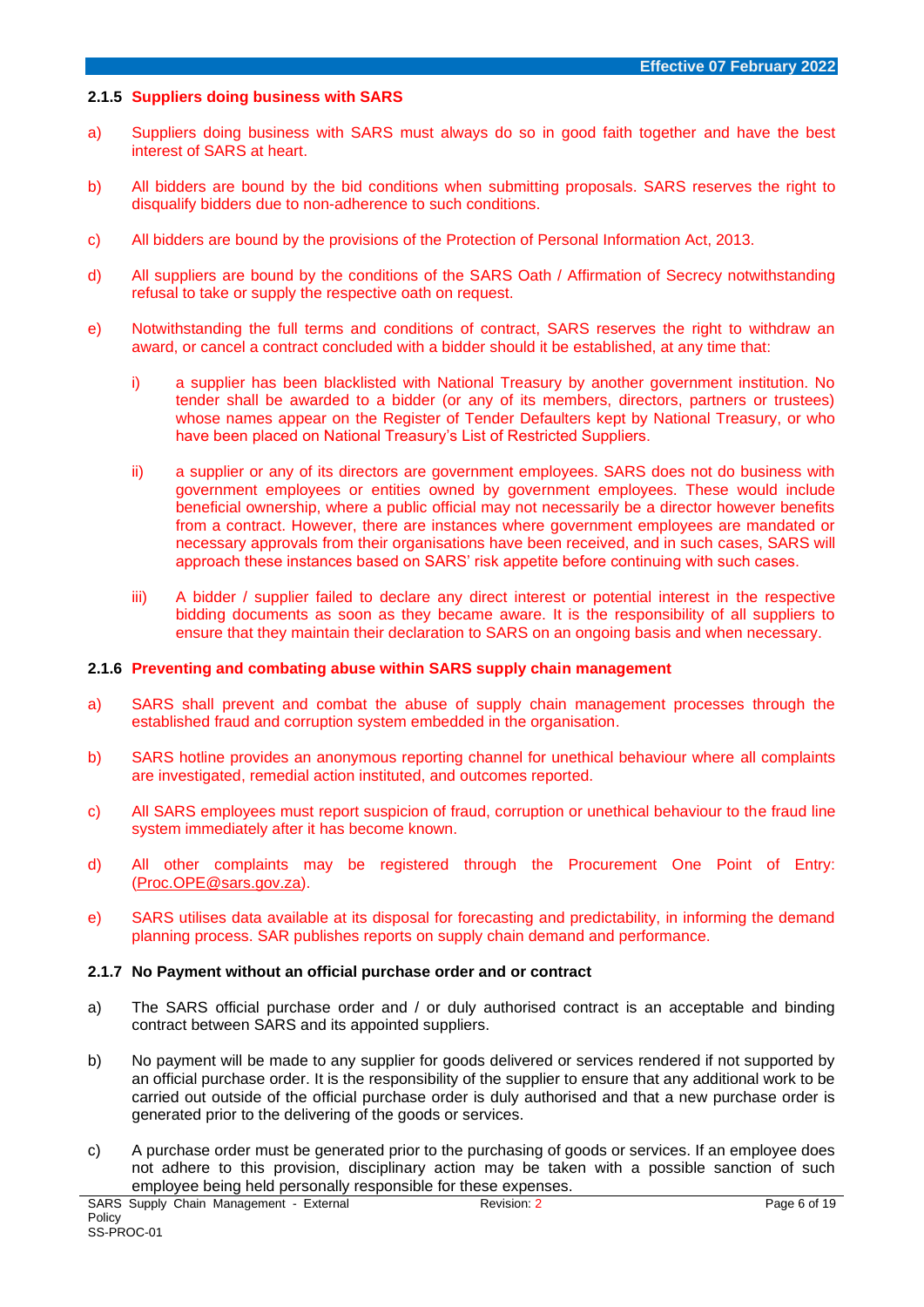#### <span id="page-6-0"></span>**2.1.8 SCM Delegation of authority**

- a) The Commissioner is the Chief Executive Officer and the Accounting Authority in terms of the SARS Act and the PFMA and is responsible for SARS performance of its functions, takes all decisions in SARS excise of its powers and any such powers assigned to him/her in terms of any legislation or agreement.
- b) The Commissioner may, in terms of Section 56(3) of the PFMA, confirm or revoke any decision taken by an official as a result of a delegation or instruction in terms of sub-section 56(1), subject to any rights that may have become vested as a consequence of the decision.
- c) All procurement activities are executed in accordance with the latest Commissioner's delegation of authority and any activity to be executed must be done in accordance with a delegation.
- d) Expenditure resulting from non-adherence to SARS SCM delegations of authority constitutes an irregular expenditure.

# <span id="page-6-1"></span>**2.2 Procurement Objectives**

- a) All costs and benefits of procurement must be taken into account in order to obtain the best value for money.
- b) SARS must do business with entities who can demonstrate that they can supply goods or deliver services that meet the required standards.
- c) SARS procurement activities must be aligned to and be integrated with national development goals, enabling legislation, and government supply chain management practices that are cost effective.
- d) SARS receives the benefits expressed in contracts and contractual relationships through their enforcement and management throughout their life cycle, management of supplier performance and risks posed by such suppliers.
- e) SARS staff manages suppliers in a manner which facilitates SARS responsibilities and minimises related risk.

# <span id="page-6-2"></span>**2.3 Broad-Based Black Economic Empowerment**

- a) SARS fully endorses and supports the Government's Broad-Based Black Economic Empowerment (B-BBEE) programme.
- b) SARS prefers to do business with local business enterprises who share its values and who are prepared to contribute to meaningful B-BBEE initiatives (including, but not limited to subcontracting and Joint Ventures) as part of their request for proposal responses.
- c) SARS applies a system of preferential procurement in accordance with the Preferential Procurement Policy Framework Act No. 5 of 2000 and its regulations to companies who provide a verifiable B-BBEE Accreditation Certificate, including valid Affidavits.
- d) SARS may, in the case of sectors that are designated by the Department of Trade and Industry, where in the award of bids, local production, or specific goals that are of critical importance, advertise such bids with a specific bidding condition that only locally produced goods, services or works or locally manufactured goods, with a stipulated minimum threshold for local production and content will be considered.
- e) Where respondents wish to enter into a Joint Venture or subcontract portions of the contract to B-BBEE companies, their response must state the percentage of the total contract value to be allocated to such B-BBEE companies should they be awarded any business.
- f) Where applicable, a rating certificate in respect of such B-BBEE Joint Venture partners or subcontractor(s), as well as a breakdown of the distribution of the aforementioned percentage must also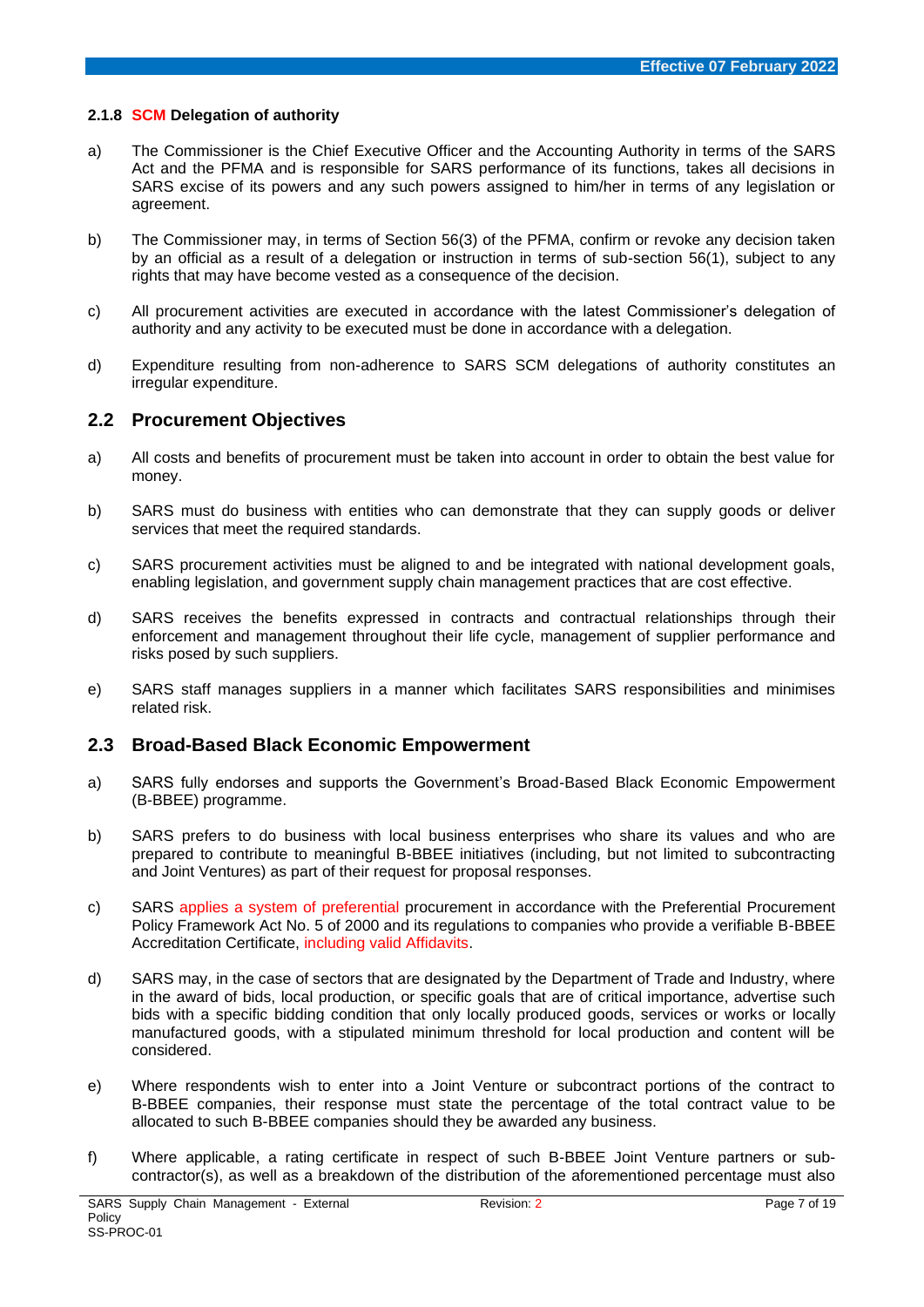be furnished with the response to enable SARS to evaluate and adjudicate all bids received on a fair basis.

# <span id="page-7-0"></span>**2.4 Sourcing**

- a) The Procurement Unit must apply a strategic sourcing approach when it receives a request from a SARS business unit.
- b) When procuring goods and services SARS must adopt optimum sourcing techniques by taking into consideration the nature of the commodity or service required, the conditions of delivery, just-in-time delivery, the prospective supplier and the goals to be promoted as contemplated in the Preferential Procurement Policy Framework Act No. 5 of 2000 and its regulations.
- c) Local procurement is one of the sourcing criteria that SARS utilises in assessing bids, in encouraging and promoting business and industry. These includes being specific on locally sourced material, services, and labour on bid documents.
- d) The following sourcing options must be considered, among others, when a decision to procure is taken:
	- i) Utilising existing SARS contracts that are already in place;<br>ii) Utilising National Treasury or SITA transversal term contra
	- Utilising National Treasury or SITA transversal term contracts;
	- iii) Participating in other state organs existing contract;
	- iv) Local versus international sourcing;
	- v) Utilising a paper-based bidding system, which may include obtaining quotations, inviting competitive bids, pre-qualification of bidders, two-stage bidding, and deviations;
	- vi) Utilising E-procurement including reversed auctioning, market place functions;
	- vii) Utilising a dynamic purchasing approach and systems, and
	- viii) Negotiations.
- e) SARS does not accept unsolicited bids as a procurement method.
- f) Various procurement mechanisms may be applied where:
	- i) SARS invariably employs different procurement mechanisms as detailed from paragraph 2.4.1 to 2.4.10 depending on the circumstances of each case.
	- ii) Procurement assesses all requests and advice on the appropriate procurement mechanisms for procuring of goods and services.
	- iii) Sufficient justification and proper motivation must be provided for any chosen procurement path.

#### <span id="page-7-1"></span>**2.4.1 Transversal term contracts**

Unless exempted by National Treasury, SARS shall, for purposes of acquiring common goods and services, procure goods and services through National Treasury transversal term contracts in order to promote uniformity in supply chain management practices. SARS may assess and consider to participate in available transversal term or framework agreements provided to government institutions by the State Information Technology Agency (SITA).

#### <span id="page-7-2"></span>**2.4.2 Participation in other organs of state-initiated contracts**

Where other organs of state have existing contracts with relevant suppliers arranged by means of a competitive bidding process, SARS Accounting Authority or duly delegated officer may, where it is costeffective, opt to utilise such contract by obtaining approval from the Accounting Authority / Officer or duly delegated officer of a particular organ of state, in accordance with Treasury Regulation 16A6.6. Should approval be granted, SARS may wish to contract under the same terms and conditions or agree to enter into a new contract with the supplier. SARS must confirm that the initial procurement of such goods and services had been through an open and fair process.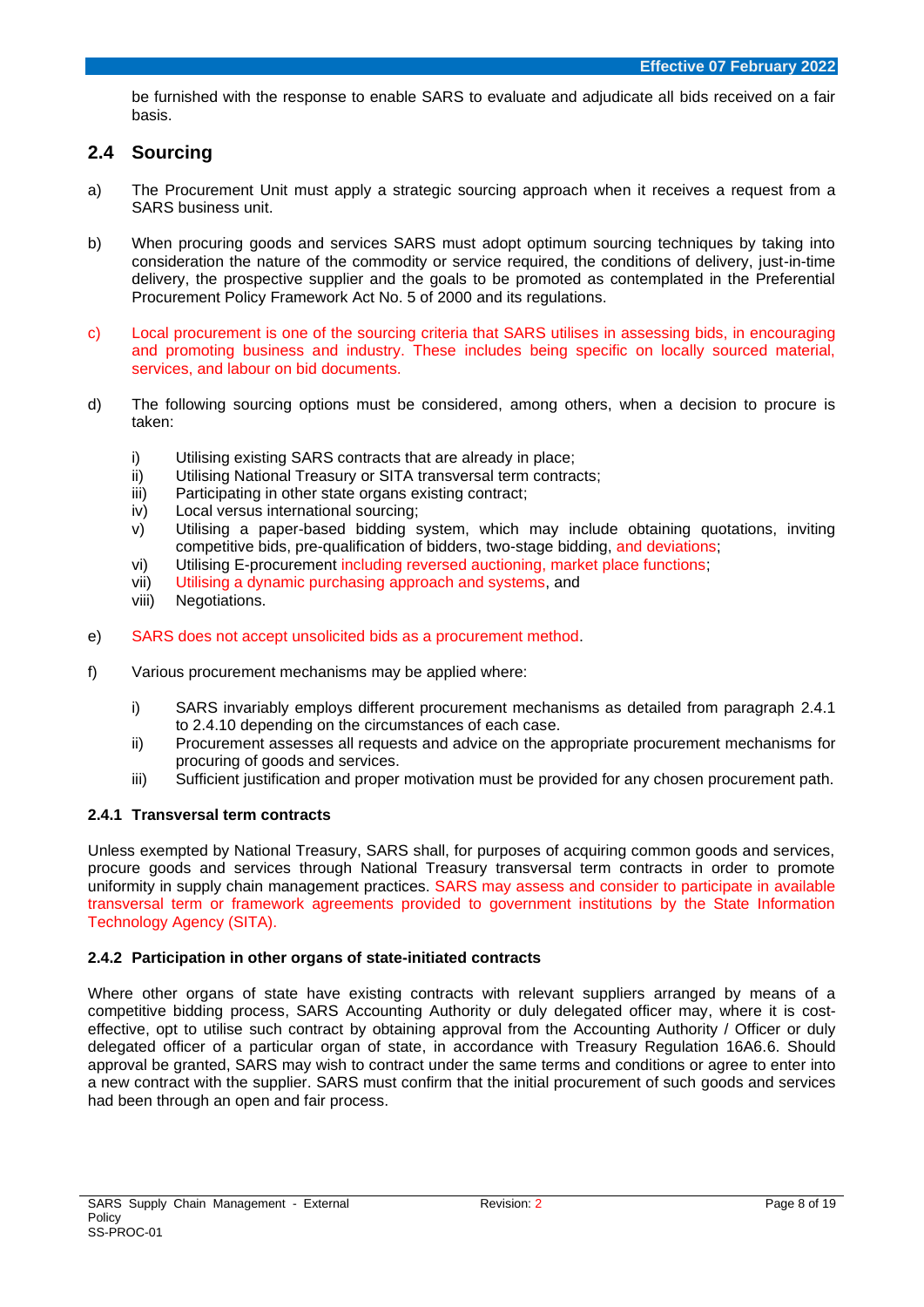#### <span id="page-8-0"></span>**2.4.3 Request for information (RFI)**

- a) Where information on the procurement requirement is insufficient or is not readily available, SARS may issue an RFI as a solicitation sent to a broad base of potential suppliers for purposes of conditioning, gathering information, preparing for an RFP or RFQ, developing strategy, or building a database.
- b) The RFI is used to gather information, and not to make a selection or an award. The information collected in this fashion may not be used to lead to sourcing from one supplier only nor may it be used to write the ultimate specification in a manner that would suit just one specific supplier.
- c) The RFI may be published in the media to research or determine inter alia:
	- i) What products are available in the market;
	- ii) What specifications the products have;
	- iii) What the availability of the product is in the market place; and
	- iv) What the possible rates / indicative pricing and timing of delivery may be.
- d) The RFI is merely focused market research and not a competitive bid and cannot be used for placing a contract or purchase order and does not constitute a commitment. The subsequent request for proposal (RFP) may be restricted to respondent suppliers of the RFI, provided that it was so specified in the RFI document.

#### <span id="page-8-1"></span>**2.4.4 Request for quotation (RFQ)**

- a) A request for quotation may be used where SARS wishes to procure goods and services for less than the amount prescribed by the National Treasury. If all quotes received are above the prescribed threshold as determined by the National Treasury, SARS will not proceed to award on the RFQ.
- b) All goods and services procured through quotations should be sourced from suppliers registered on the Central Supplier Database (CSD) administered by the National Treasury. If it is not possible to obtain price quotations from the list of prospective suppliers recorded in the CSD, the Procurement Unit must conduct a market analysis to identify possible supplier(s), record the process and submit to the relevant authority for approval. Before purchase orders are processed the identified supplier(s) should be registered on the CSD.
- c) The following prescribes the process followed for the invitation of price quotations:
	- i) Procurement together with the requesting business unit is responsible for drafting the specifications.
	- ii) SARS selects suppliers for inviting price quotations on the CSD based on the commodity and geographical location.
	- iii) A minimum of three (3) suppliers are required per legislative requirements. However, for purposes of increased competition, SARS will endeavour to invite a minimum of five (5) suppliers.
	- iv) The minimum validity period of price quotations after the closing date is 30 days. In instances where the quotations are valid for less than 30 days, SARS will consider them on an ad hoc basis depending on the commodity and market availability thereof.
	- v) The period for which price quotations will be invited is a minimum of three (3) working days. In cases where there is a need to reduce the advertising period it will be approved by the delegated authority.
	- vi) All quotations (from local and foreign suppliers) must be invited and received through the Procurement One Point of Entry.
	- vii) SARS does not accept late quotations.
	- viii) Procurement is responsible for the evaluation of price quotations, together with the relevant expertise from the requesting business unit and adjudicated according to the delegation of authority.
- d) Procurement of goods and services may not be deliberately split into parts or items of a lesser transaction value in order to circumvent the prescribed procurement process. When determining transaction values, where required goods and services consist of different parts or items, said parts or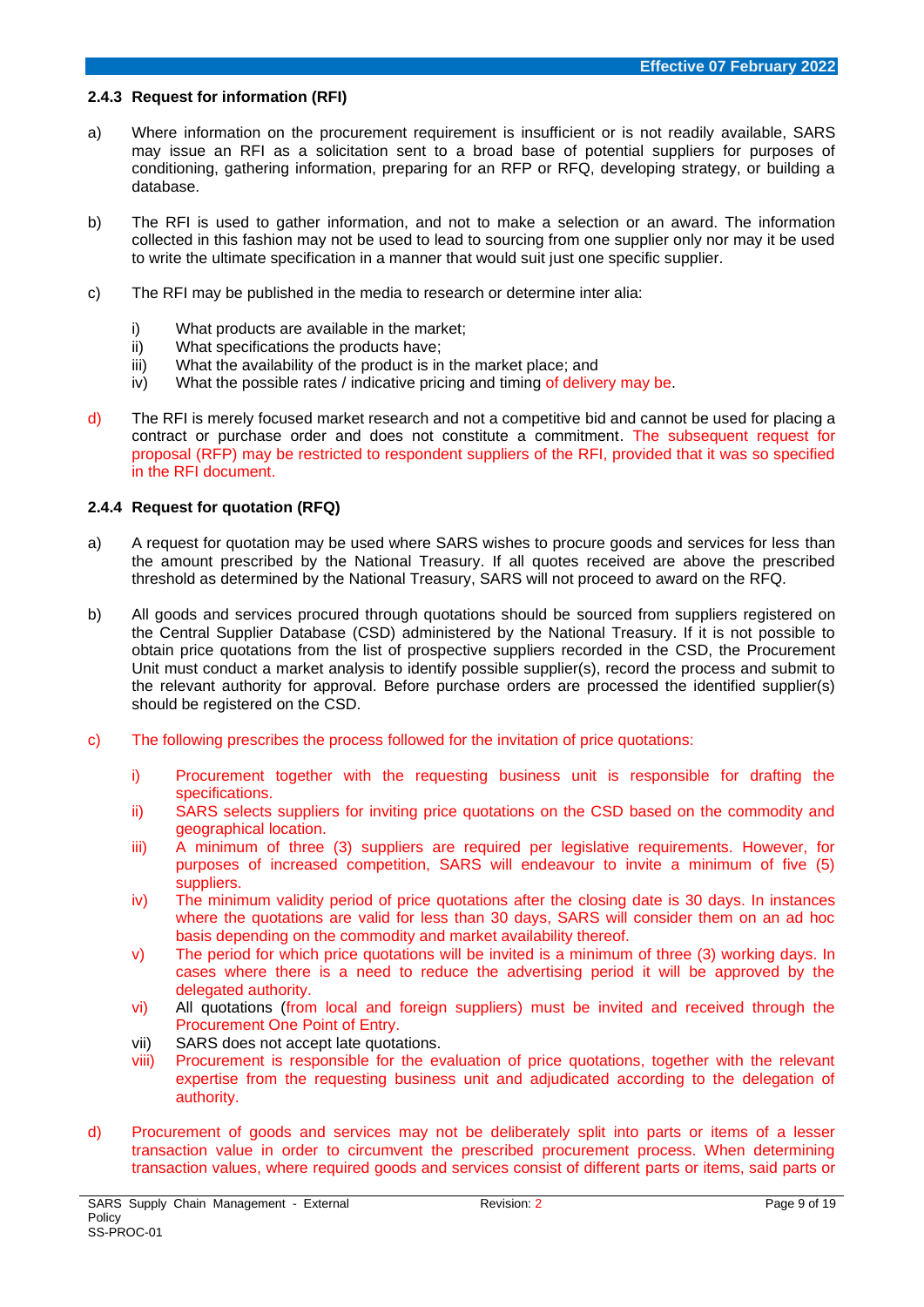items must as far as possible be treated as a single transaction for the purposes of determining which procurement process to follow.

#### <span id="page-9-0"></span>**2.4.5 Request for proposal (RFP)**

- a) A request for proposal is a competitive bidding process and may be used where SARS wishes to procure goods and services which are in excess of the amount prescribed by the National Treasury.
- b) SARS may use an RFP if it faces a challenge which it would like to approach with flexibility and innovation by using the expertise available in the marketplace.
- c) Where required, a site meeting may be requested and conducted in order to share information and to inspect the proposed solution or product.

#### <span id="page-9-1"></span>**2.4.6 Limited bidding**

- a) SARS may use a closed selection process where there are a limited number of potential suppliers of the goods and services or where the open tender is unlikely to provide significant benefits for SARS or potential suppliers.
- b) The limited bid is distributed to selected suppliers inviting them to respond to a request for information, credentials, quotes or proposals. SARS will not advertise limited bidding to the general public and may also request a shorter period of responses from the respective suppliers.
- c) Limited bidding shall be based on thorough analysis and market research.
- d) Procurement will obtain the necessary approvals from the relevant governance structures to participate in a limited bid to comply with its own internal procurement procedures. The business unit procuring the goods and services must submit a well-motivated request to the Procurement Unit for conducting due diligence before the request to go on limited bidding is submitted to the relevant approving body.

#### <span id="page-9-2"></span>**2.4.7 Deviation**

- a) Should it be impractical to invite competitive bids for specific procurement, SARS may procure the required goods and services by other means other than through the invitation of competitive bids in accordance with Treasury Regulation 16A6.4 read together with supporting instruction notes that National Treasury issues from time-to-time pertaining to deviations.
- b) All motivations for deviation shall be written by the Procurement Unit for approval by the relevant authority prior to procuring the required goods and services.
- c) All deviation requests must be signed by the appropriate business unit in terms of the delegation of authority.
- d) All repetitive deviation requests must be evaluated, monitored and reported to the Chief Procurement Officer and the Business Unit Head of the procuring business unit.

#### <span id="page-9-3"></span>**2.4.8 Condonation**

- a) In instances where goods or services were procured in contravention of or that is not in accordance with a requirement of any applicable legislation, including the PFMA, Treasury Regulations, National Treasury Instructions issued in terms of section 76 of the PFMA, or any other applicable legislation, the non-compliance must be investigated to establish the facts about the transaction, to determine the loss(es) related to the transaction, and whether a condonation of the irregular expenditure is required from the relevant authority to regularise the expenditure, and enable payment to the supplier.
- b) Any condonation request must be supported by the relevant business owner in terms of the delegation of authority, prior to submission for approval by the relevant authority. All requests must be submitted to the relevant authority through the Procurement Unit and must be accompanied by an investigation or enquiry into the alleged irregular expenditure.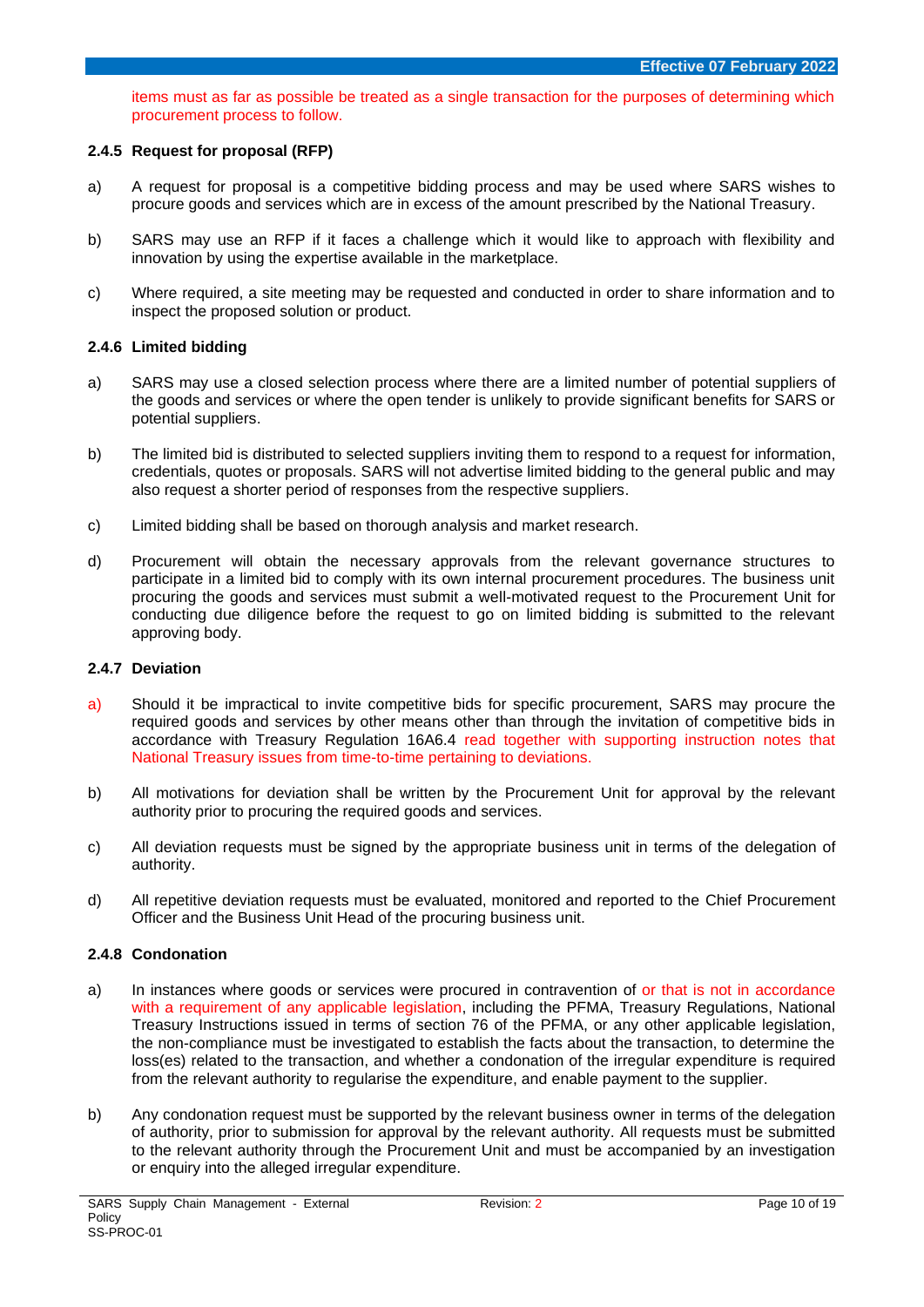- c) If the business owner in terms of the delegation of authority does not approve the expenditure as well as the process followed to procure the goods or services, the expenditure will remain irregular.
- d) The investigation into the irregular expenditure should determine the appropriateness of disciplinary steps against the responsible individual(s) in line with SARS human resource prescripts.
- e) SARS Internal Policy and Procedures pertaining to Irregular Expenditure is applicable to condonation of irregular expenditure.

#### <span id="page-10-0"></span>**2.4.9 Expansion or variation of orders against original contract**

- a) It is recognised that, in exceptional cases, SARS may deem it necessary to expand or vary orders against the original contract.
- b) Expansions or variation orders against original contracts are when the scope of the contract is increased resulting in additional costs being incurred or the value of the original contract being increased. The expansion or variation must not amount to the material alteration of the original contract in a manner that constitutes a new award of a contract.
- c) Any variation or expansion of a contract must be done in accordance with the applicable thresholds as prescribed and the relevant delegation of authority.
- d) Any increase in the contract period or contract sum that may become necessary as a result of exceptional circumstances, or which are considered to be in SARS' and the public's interest, may be approved by the relevant authority. Such approval must be obtained prior to the contract period expiring or contract value being exceeded.
- e) Any unapproved increases in the contract value that have become necessary as a result of exceptional circumstances, or which have been considered to be in SARS' and the public's interest, must be explained in a report to the relevant authority requesting condonation and approval for such unapproved increase.

#### <span id="page-10-1"></span>**2.4.10Emergency procurement**

- a) An emergency procurement occurs when there is a serious and unexpected situation that poses an immediate risk to the:
	- i) Health and safety;
	- i) Life; and/or
	- ii) Property or environment.
- b) Serious and unexpected emergencies must have already materialised or will materialise within the next twenty-four (24) hours.
- c) The Business Unit approval of the emergency incident must be reported to the Procurement Unit within 24 working hours after the incident occurred, and required documentation must be submitted within three (3) working days through the Procurement One-Point-of-Entry (OPE), to allow for the commencement of the procurement recommendation and ratification process. In cases of the emergency occurring on a weekend or public holiday, this must be reported on the first working day thereafter.
- d) The Procurement Unit will regard the case of emergency as a deviation as detailed in paragraph 2.7 but will follow the authorisation levels of emergency procurement.
- e) To the extent that the Procurement Unit determines that the procurement was not warranted by a case of emergency as defined, a condonation must be sought for the procurement as detailed in paragraph 3.5.8.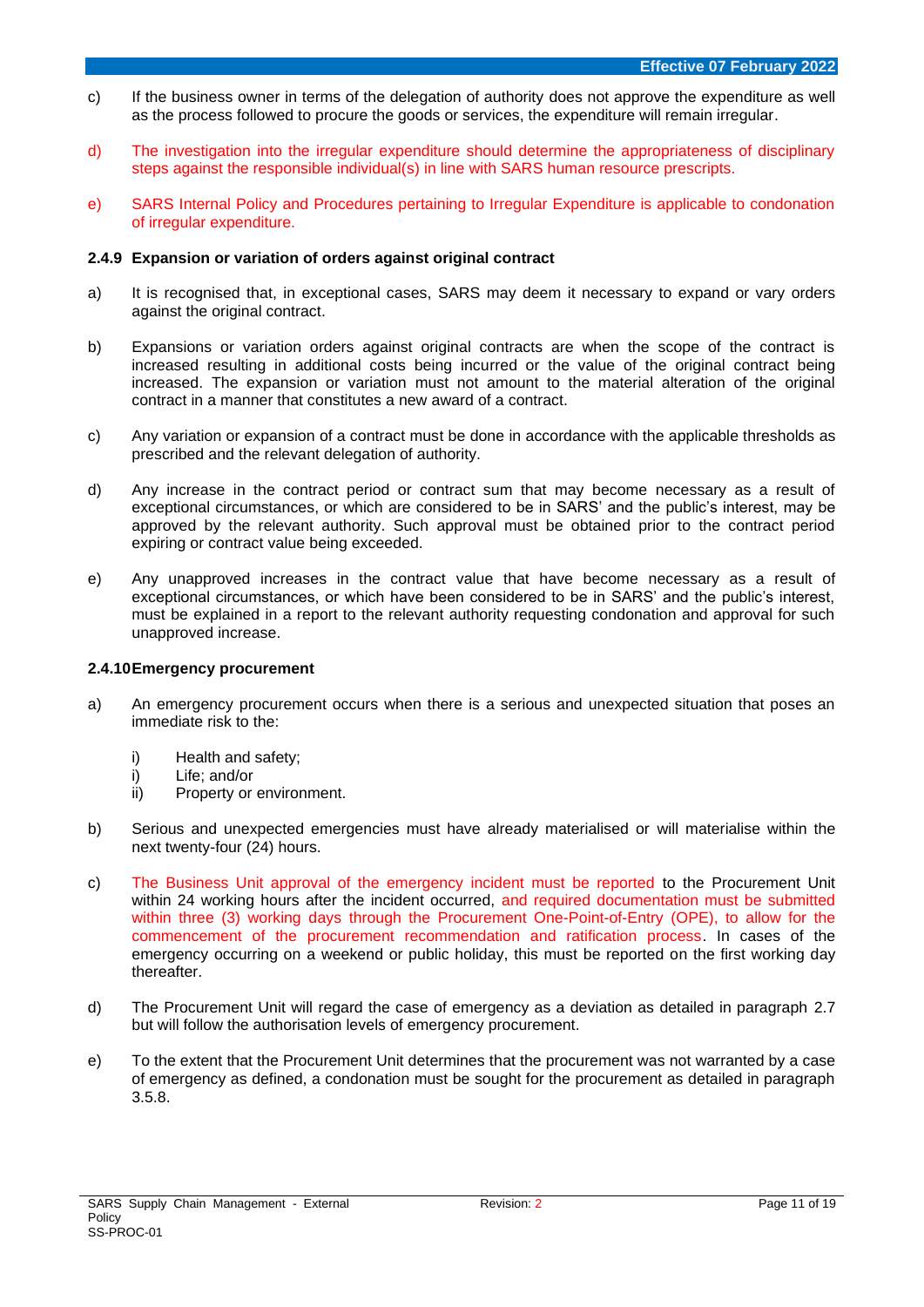# <span id="page-11-0"></span>**2.5 Industry, market and supplier engagement**

- a) SARS may engage the market for purposes of collaboration in an open, transparent and ethical manner. Bidders must consider paragraph 2.1.2 and 2.1.5 regarding all engagements with SARS.
- b) This provides SARS an opportunity to understand the capability and capacity of suppliers within the market and gathering sufficient information about the items to be procured before developing the strategy, business case and requirements.
- c) Industry, market and supplier engagement are specifically utilised for obtaining technical knowledge and insight into products, services and industry trends. SARS officials are prohibited from making any verbal agreements, commitments, false promises, or making any other inappropriate undertaking to a supplier during exploratory phases of strategy and business case formulation. Only approved procurement methods contained in this policy resulting in an official purchase order will constitute a commercial commitment to a supplier.
- d) Suppliers and SARS officials are bound by the following to ensure that such engagements are within the principles of Supply Chain Management. This should include ensuring that:
	- i) A cross functional SARS team participate in the process and attend all meetings, including a procurement official;
	- ii) Suppliers sign the SARS oath of secrecy;
	- iii) The approach undertaken is logical, defensible and would withstand public scrutiny;
	- iv) A good sample of suppliers are engaged, both incumbent and those not currently under contract, and that a consistent approach is taken with each supplier;
	- v) No undertakings or commitments are made to suppliers as part of the process;
	- vi) No "inside information' is disclosed; and
	- vii) Any engagement is appropriately documented and recorded.

# <span id="page-11-1"></span>**2.6 Digitalisation of Supply Chain Management**

- a) SARS may opt to utilise digital mechanisms and platforms which are available at its disposal, to facilitate, optimise certain area of spend during its procurement processes. These may include amongst others:
	- i) E-procurement, which is an electronic procurement for the purchase and sale of goods and services, and may include electronic systems to facilitate the RFQ, RFI, RFP, or any other procurement processes.
	- ii) Reverse auctioning, also known as a buyer-determined auction, where the traditional roles of the buyer and seller are reversed. In this case one buyer, i.e. SARS, offers a contract out for bidding to many potential sellers, and the suppliers compete with one another and offer bids to win the contract from SARS in line with the approved specifications, and the prices trend downwards as the bidding process goes on.
	- iii) A dynamic purchasing system, which is an electronic system that is open for suppliers to join at their discretion, and allows SARS access to a pool of pre-qualified suppliers at any given time, to afford the suppliers with increased market opportunities.
- b) SARS must ensure that the regulatory requirements are complied with during its procurement processes, irrelevant of the mechanisms utilised.

# <span id="page-11-2"></span>**2.7 Bid Specification**

#### <span id="page-11-3"></span>**2.7.1 Determining Specifications**

- a) All bid specifications and bid documentation must be compiled by an ad-hoc Bid Specification Committee constituted for each procurement activity.
- b) The Bid Specification Committee is comprised of a Cross Functional Sourcing Team (CFST), made up of internal, or where appropriate, external subject matter experts, and is constituted for the purposes of compiling and approving specifications before they are published. SARS has preference for the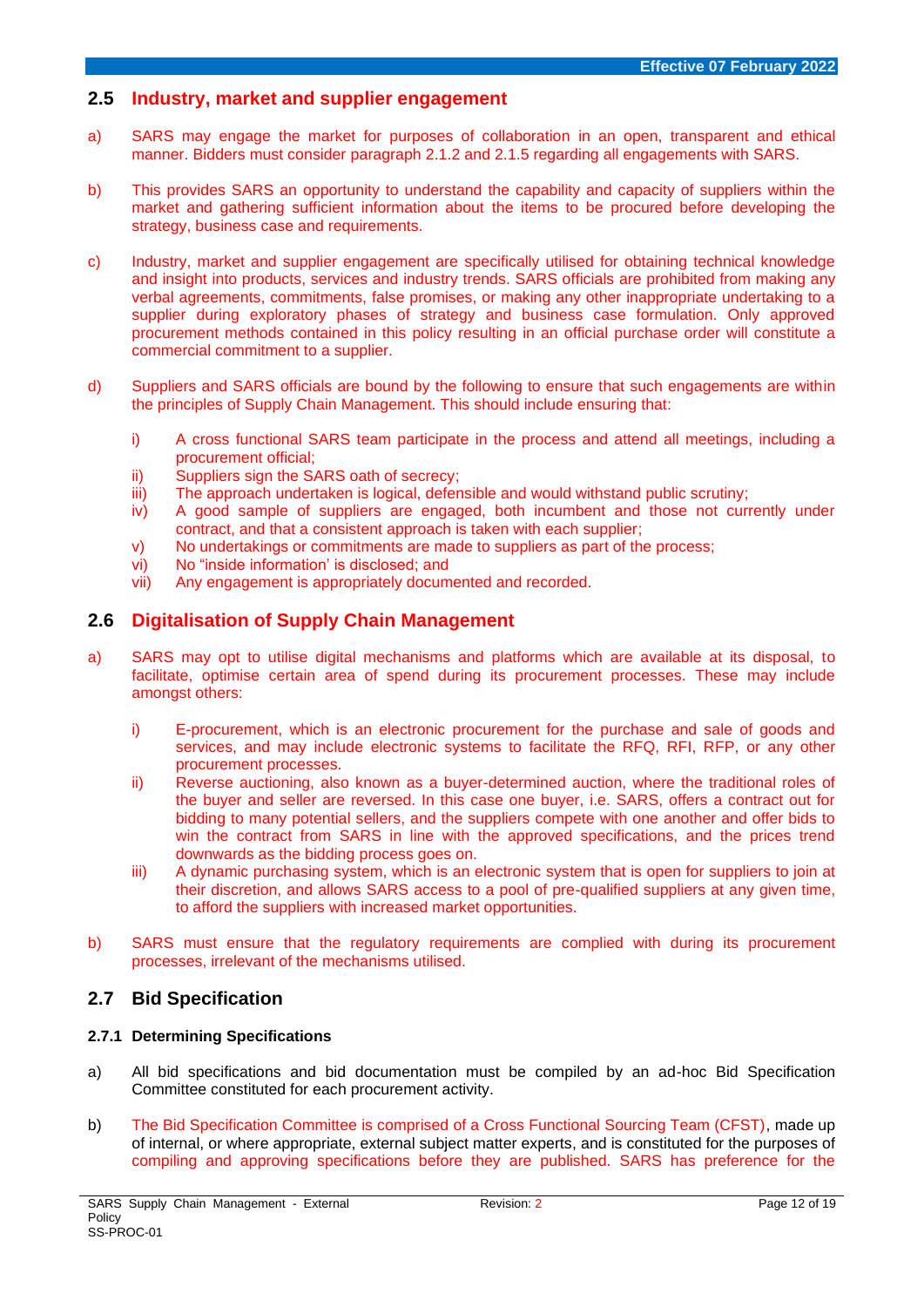segregation of duties between the members of the Bid Specification Committee and the Bid Evaluation Committee, unless where such segregation is not practically possible.

- c) No person, advisor or corporate entity involved with the Bid Specification Committee, or director of such corporate entity, may bid for any resulting contracts.
- d) It is the responsibility of the Bid Specification Committee to compile detailed, clear and unambiguous specifications with which to source proposals. The specifications must be prepared free of interference by bidders and should be written in an unbiased manner to allow all potential bidders to offer their goods and services or infrastructure.

#### <span id="page-12-0"></span>**2.8 Evaluation**

#### <span id="page-12-1"></span>**2.8.1 Pre-qualification of bidders**

- a) The pre-qualification and mandatory/pre-technical (where applicable) evaluation criteria must be approved by the Bid Specification Committee before the bids are opened.
- b) After the closing date and time of the bids, the Procurement Tender Office must open and record all bids received. The recording is followed by qualifying or disqualifying bidders based on the minimum criteria approved upfront.
- c) SARS will not accept late bids.
- d) Where the Bidder and/or the Bidder's Proposal fails to comply fully with any of the pre-qualification criteria or SARS is for any reason unable to verify whether the pre-qualification criteria are fully complied with, SARS will have the right to either:
	- i) Entirely reject the Proposal in question and not to evaluate it at all;
	- ii) Give the Bidder an opportunity to submit and/or supplement the information and/or documentation provided by the Bidder in its Proposal so as to achieve full compliance with the pre-qualification criteria provided that such information and/or documentation can be submitted within a period of 5 (five) days, or such alternative period as SARS may determine, and is purely administrative in nature; or
	- iii) In any event permit the Proposal to be evaluated subject to the outstanding information and/or documentation being submitted prior to the award of the tender.
- e) The Bidder's attention is drawn to the documents required as part of a Bidder's Proposal and which, if omitted, may at SARS's sole discretion result in that tender being disqualified.

#### <span id="page-12-2"></span>**2.8.2 Technical evaluation**

- a) The need to invite and evaluate bids on the basis of functionality depends on the nature of the commodity or service that is required. Where functionality is an evaluation criterion, this must be communicated to the bidders. The bids should indicate the following:
	- i) The evaluation criteria for measuring functionality; and
	- ii) The applicable value as well as the minimum threshold set for functionality.
- b) Bids that do not meet the minimum threshold on functionality shall be disqualified.

#### <span id="page-12-3"></span>**2.8.3 Pricing and B-BBEE evaluation**

- a) Bidders that meet the minimum threshold on functionality must be evaluated on the 80/20 or 90/10 principle in accordance with the Preferential Procurement Policy Framework Act No. 5 of 2000 and its regulations, where 80 or 90 points must be used for price, and 20 or 10 points are used for Broad-Based Black Economic Empowerment (B-BBEE). National Treasury may from time to time amend the proportions and the points.
- b) The formulae prescribed from National Treasury shall be used to calculate the points awarded for pricing.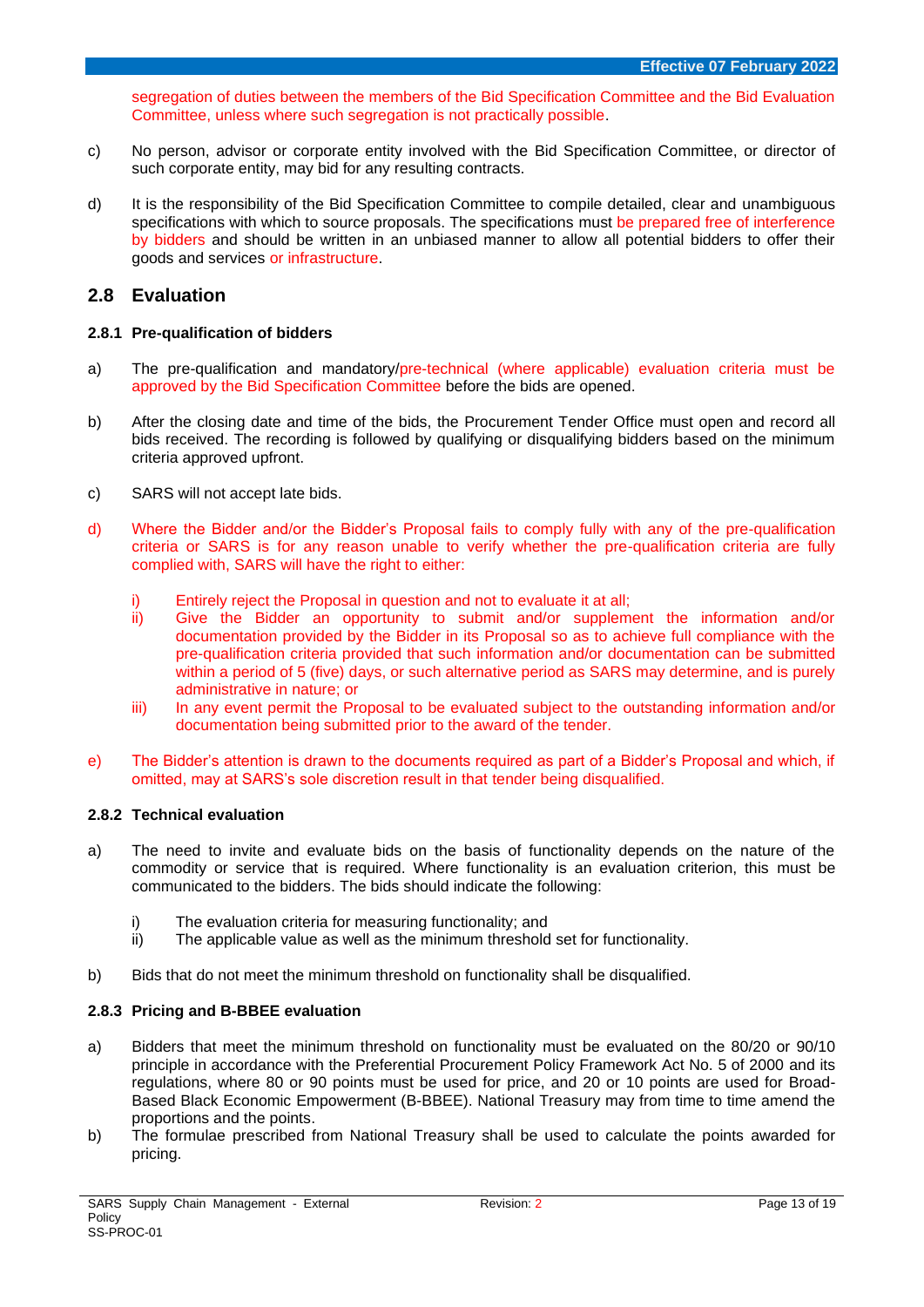- c) SARS is not obliged to accept the lowest price, as price is not the only consideration.
- d) Where necessary, SARS may invoke s2(1)(f) of the Preferential Procurement Policy Framework Act No. 5 of 2000.

#### <span id="page-13-0"></span>**2.8.4 Supplier development**

The supplier development programme is an initiative of the Department of Small Business Development and is supported by SARS. The aim of the supplier development programme is to increase competition, capability, and capacity of the South African supplier base where there are comparative advantages and potential for local and regional supply.

#### <span id="page-13-1"></span>**2.8.5 Rights reserved by SARS regarding bids**

- a) SARS reserves the following rights regarding the acceptance of bids:
	- i) To accept, at its sole discretion, any bid in its entirety or only partly;
	- ii) To accept any bid, irrespective of whether or not it is the lowest bid; and <br>iii) Not to award a bid.
	- Not to award a bid.
- b) SARS reserves the right to disqualify a bidder whose bid contains a misrepresentation which is materially incorrect or misleading.
- c) SARS will not be liable for any financial expenditure incurred in drawing up the bid, or in respect of any steps taken by the bidder in drawing up such bid.

#### <span id="page-13-2"></span>**2.9 Adjudication**

Bids are adjudicated by the Bid Adjudication Committee appointed by the Accounting Authority, or by the delegated approving authority in line with the delegation of authority.

#### <span id="page-13-3"></span>**2.10 Cancellation of bid before award**

- a) SARS may cancel a bid at any time after the bid has been published to the market and before the awarding process in line with the Procurement Policy Framework Act No. 5 of 2000 and its regulations.
- b) Competitive bids cannot be cancelled with the purpose to re-issue in order to influence the outcome that would have arisen from valid responses to the original bid.
- c) Should it be necessary for a formal bid to be cancelled, approval needs to be obtained from the relevant authority. After approval has been obtained, the Procurement Unit must inform all participating suppliers of the cancellation.
- d) Where the invitation to bid was to a closed list of suppliers, then written notification of the cancellation must be sent to each of the invited suppliers.

#### <span id="page-13-4"></span>**2.11 Exclusion of bidder from further business**

SARS may, at its discretion, decide to exclude a bidder from further procurement processes in line with the Procurement Policy Framework Act No. 5 of 2000 and its regulations and applicable National Treasury Instructions issued from time-to-time.

#### <span id="page-13-5"></span>**2.12 Communication of tender decision**

- a) All tenders that were awarded will be published on the SARS website.
- b) The successful supplier(s) will be notified in writing through a letter of acceptance signed by the relevant delegated authority of the award within the original validity period of the tender. The correspondence shall be provided as per the details submitted with the initial tender.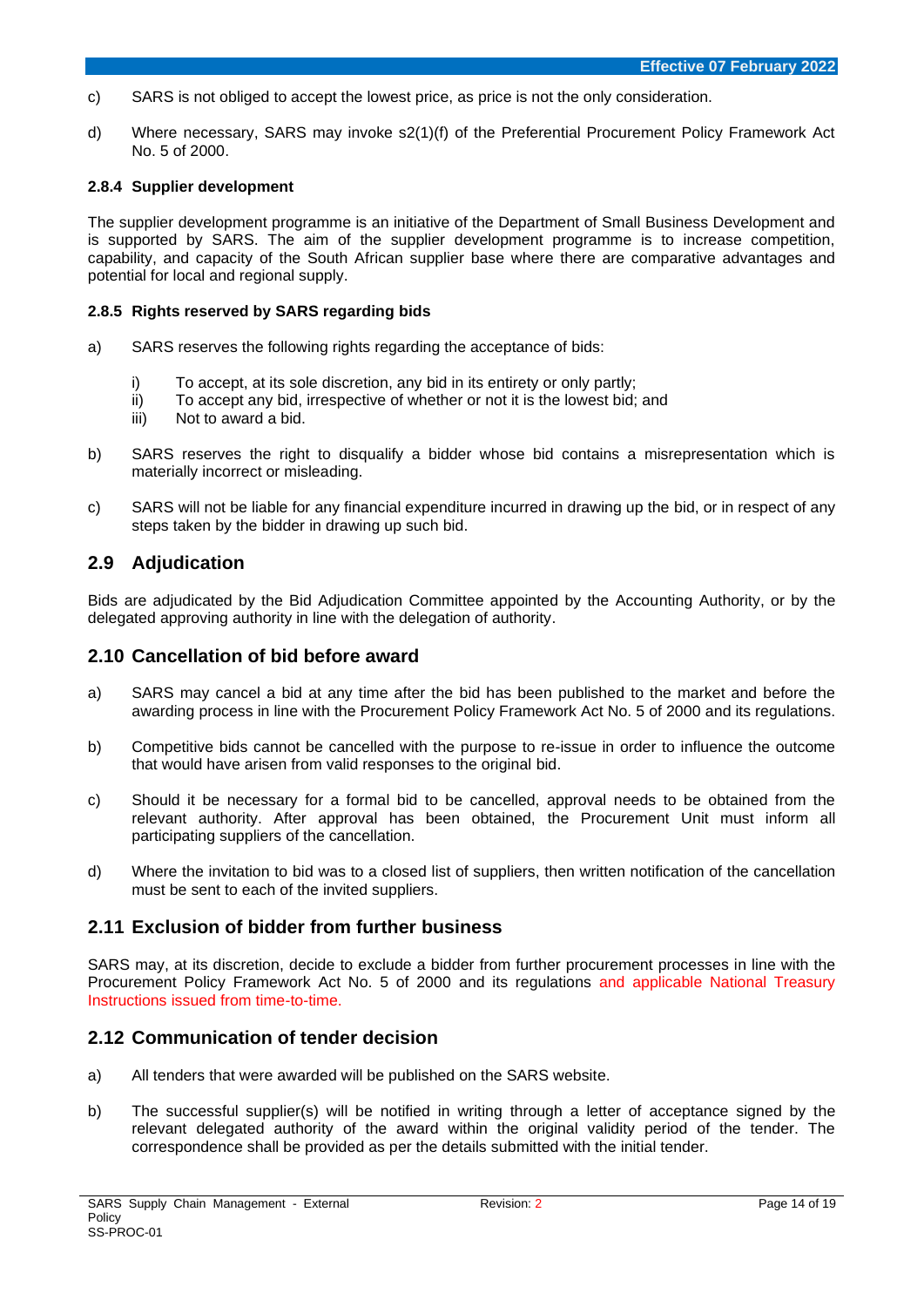- a) Once the successful supplier(s) has accepted the award, the Procurement Unit will inform the unsuccessful supplier(s) in writing that their tender(s) were unsuccessful. On written request, any supplier should be provided with the reasons why their own tender was unsuccessful, without disclosing any of the other tenderers information.
- b) The end-user may not engage with suppliers in the absence of an official from the Procurement Unit prior to a contract being awarded. Post-contract award end-user engagements with suppliers must be in strict accordance with the provisions of the relevant contract.

# <span id="page-14-0"></span>**2.13 Signing of contracts**

Contracts may only be signed by authorised SARS employees who have been delegated the authority to do so by the Accounting Authority in accordance with the various levels of signing authority set out in the SCM delegation of authority.

# <span id="page-14-1"></span>**2.14 Disposal management**

- a) Assets, surplus stock, and low value scrap will be disposed as follows:
	- i) Relocation of an asset which can be used in another area of SARS;
	- ii) Trade-in on new assets;
	- iii) In relation to computer equipment, a donation to a state institution involved in education and/or training must first be approached. If such an institution does not indicate an interest in available computer equipment, disposal through sale of auction will ensue;
	- iv) Sale by auction;
	- v) Open invitation to tender or quote to the public through advertisements in the media; or
	- vi) Open invitation for staff to quote in specific circumstances, for the disposal of obsolete equipment/assets that has no significant market value.

# <span id="page-14-2"></span>**2.15 Tax status**

- a) It is necessary to ensure that a supplier conducting business with the SARS is tax compliant at the date of submission and award of a bid, as well as for the full duration of their respective contracts. The bidder's tax compliance status of bidders must be verified on the CSD for all price quotation and competitive bidding.
- b) No bid may be awarded to a bidder whose tax matters have not been declared by the SARS to be in order. SARS reserves the right to withdraw an award made, or cancel a contract concluded with a successful bidder in the event that it is established that such bidder was in fact not tax compliant at the time of the award. SARS further reserves the right to cancel a contract with a successful bidder in the event that such bidder does not remain tax compliant for the full term of the contract.
- c) Where the recommended bidder is not tax compliant, the bidder must be notified in writing of their noncompliant status and granted the supplier a minimum of seven (7) working days to rectify their tax compliance status with SARS. Thereafter the bidder is responsible to provide SARS with proof of its tax compliance status which must be verified through CSD and/or Tax Compliance System.
- d) SARS must also verify tax compliance status of directors/owners of the bidding entity for purposes of adjudicating a bid. Should directors/owners not be tax compliant, the award may be made with a suspensive clause for directors/owners of the entity to become tax complaint within 21 working days of date of submission and award of the bid.

# <span id="page-14-3"></span>**2.16 Central Supplier Database**

- a) Suppliers have to register on the National Treasury CSD, and National Treasury will maintain the database for all suppliers for Government and its institutions.
- b) All SARS tenders will be published on the National Treasury's e-Tender Publications Portal.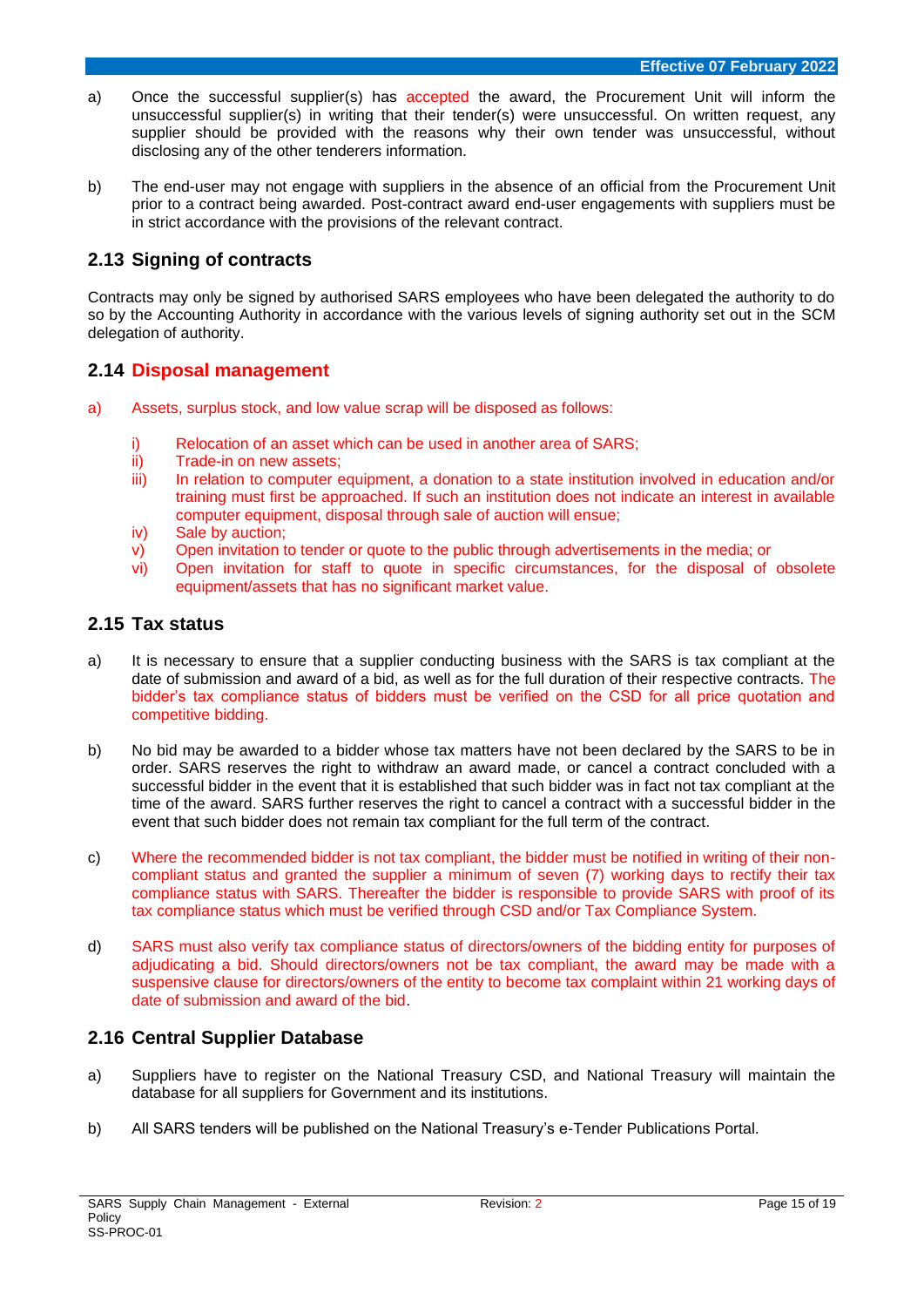## <span id="page-15-0"></span>**2.17 Contract management**

#### <span id="page-15-1"></span>**2.17.1 SARS contract management objective**

- a) SARS receives the benefits expressed in contracts and contractual relationships through contract enforcement and management throughout the contract life cycle, management of suppliers' performance and risks posed by such suppliers. This is to ensure that there is accountability in the supplier management process, and that suppliers deliver high quality products and services by generating strong contractual relationships based on clear performance expectations.
- b) The contract management approach and engagement processes should be shared with all SARS suppliers, both during the commercial process and as part of the supplier engagement.
- c) Suppliers are classified according to a SARS defined approach and supplier interaction will be shaped according to this classification.
- d) Suppliers do not assist in developing business requirements unless through a competitive procurement process. Suppliers may only share product capabilities and use-cases to demonstrate capability.
- e) No budget information will be shared with suppliers.

#### <span id="page-15-2"></span>**2.17.2Contract / sub-contracting**

A contract is entered into only with the bidder and the contract, or any portion thereof, or any share or interest therein, may not be transferred, assigned, ceded or granted to someone else without the specific written permission and conditions of SARS.

#### <span id="page-15-3"></span>**2.17.3Screening and vetting of suppliers**

Suppliers may be subject to the condition that both the contracting supplier and its personnel providing the service may be screened and cleared by the appropriate authorities to the grade of clearance in line with classified information, intelligence in the possession of SARS and areas designated as National Key points that they may have. Obtaining a positive recommendation is the responsibility of the contracting supplier concerned. If the principal contractor appoints a subcontractor, the same provisions and measures will apply to the subcontractor.

#### <span id="page-15-4"></span>**2.17.4Unsatisfactory performance and breach of contract**

- a) Unsatisfactory performance occurs when performance is not in accordance with the contract conditions.
- b) The business unit procuring the goods or services must identify unsatisfactory performance in terms of the contract timeously and must, in consultation with the Procurement Unit and Corporate Legal Services assistance bring unsatisfactory performance to the attention of the supplier in writing.
- c) The supplier must be afforded a reasonable period in terms of the contract to rectify its performance. If the performance is not rectified, the business unit procuring the goods or services must inform the Procurement Unit of this fact.
- d) The Procurement Unit, with Corporate Legal assistance, shall give notice to the contractor of action to be taken in line with the contract due to non-performance.
- e) SARS reserves the right to cancel or terminate a contract in the event of material irregularity.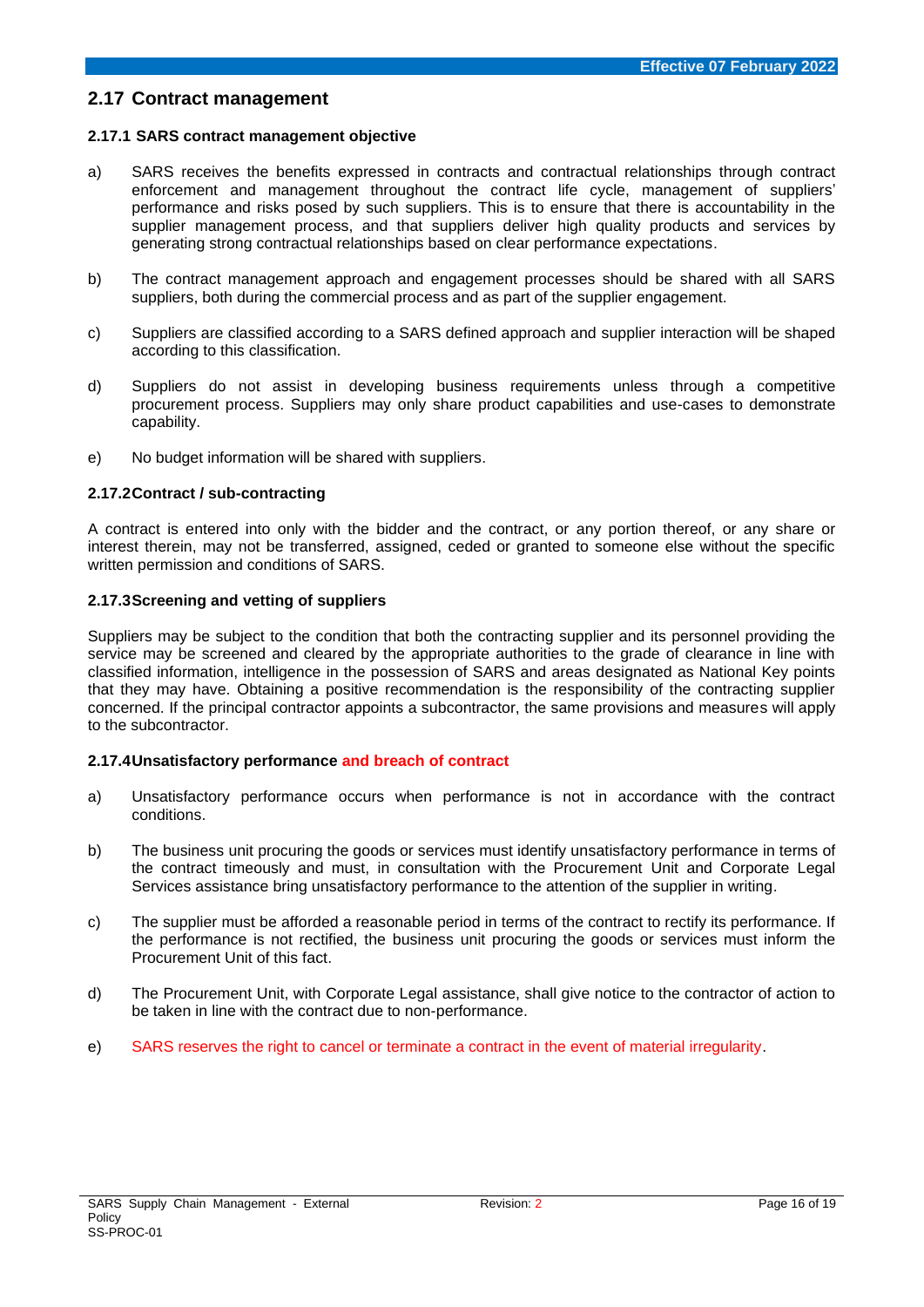# <span id="page-16-0"></span>**2.18 General**

- a) The following can be applied in terms of procurement governance to determine whether the officer is complying with legislation and regulations:
	- i) Never allow a supplier to deliver goods or render a service without a valid purchase order number.
	- ii) Buyers have been trained to only create a purchase order if due process has been followed.
	- iii) Only SARS Procurement staff members who have the required training are allowed to facilitate the evaluation processes. This process is done through cross functional teams involving the relevant business owners.
	- iv) All procurement processes and related documentation can be found on the Procurement Portal on the SARS intranet.

# <span id="page-16-1"></span>**2.19 Protection of information**

- a) SARS will promote the protection of personal information during this process by ensuring that the information collected is specific, explicitly defined and for lawful purposes in accordance to the provisions of the Protection of Personal Information Act, No. 4 of 2013 (POPI Act).
- b) If, during the course of implementing this policy, information becomes available that is personal in nature, such information shall be kept confidential and only be used for the purposes for which it is intended.

# <span id="page-16-2"></span>**2.20 Records Management and Maintenance**

- a) All records created or received by employees and independent contractors during the course of their duties are the property of the SARS and subject to its overall control.
- b) All records (whether digital or non-digital) must be managed and stored in a secure manner that ensures integrity, authenticity and accessibility requirements of the records in accordance with the SARS File Plan, Information Security Policies and the Records Management Policy.
- c) All original records are to be retained for the period stipulated in the SARS Records Retention Policy.
- d) Records should only be disposed of when:
	- i) All governance processes have been followed as outlined in the Records Management Policy and SOP;
	- ii) The records have reached the end of their retention period; and
	- iii) The records are not required for administrative, operational, investigative, and financial or audit processes.
- e) All Records Management enquiries must be sent to [RecordsManagement@sars.gov.za.](mailto:RecordsManagement@sars.gov.za)

# <span id="page-16-3"></span>**2.21 Compliance, Monitoring and Evaluation**

- a) Non-compliance with the SCM Policy may result in disciplinary action being instituted against the responsible employee(s) in terms of the SARS Disciplinary Code and Procedure.
- b) In the event of the identification of irregular expenditure and/or fruitless and wasteful expenditure, the head of the business unit in which the transaction occurred, is required to, after consultation with Human Resources/Employee Relations and Labour, and in terms of the Disciplinary Code and Procedure, take disciplinary action against the responsible employee(s) whose conduct, behaviour and/or performance falls below acceptable standards or regulatory requirements and lead to noncompliance.
- c) The head of the business unit in which the transaction was incurred, must take remedial actions in relation to identified irregular expenditure and/or fruitless and wasteful expenditure. The head of business unit in which the transaction occurred may, over and above the disciplinary action, consider taking further remedial actions, which may include training interventions and legal proceedings.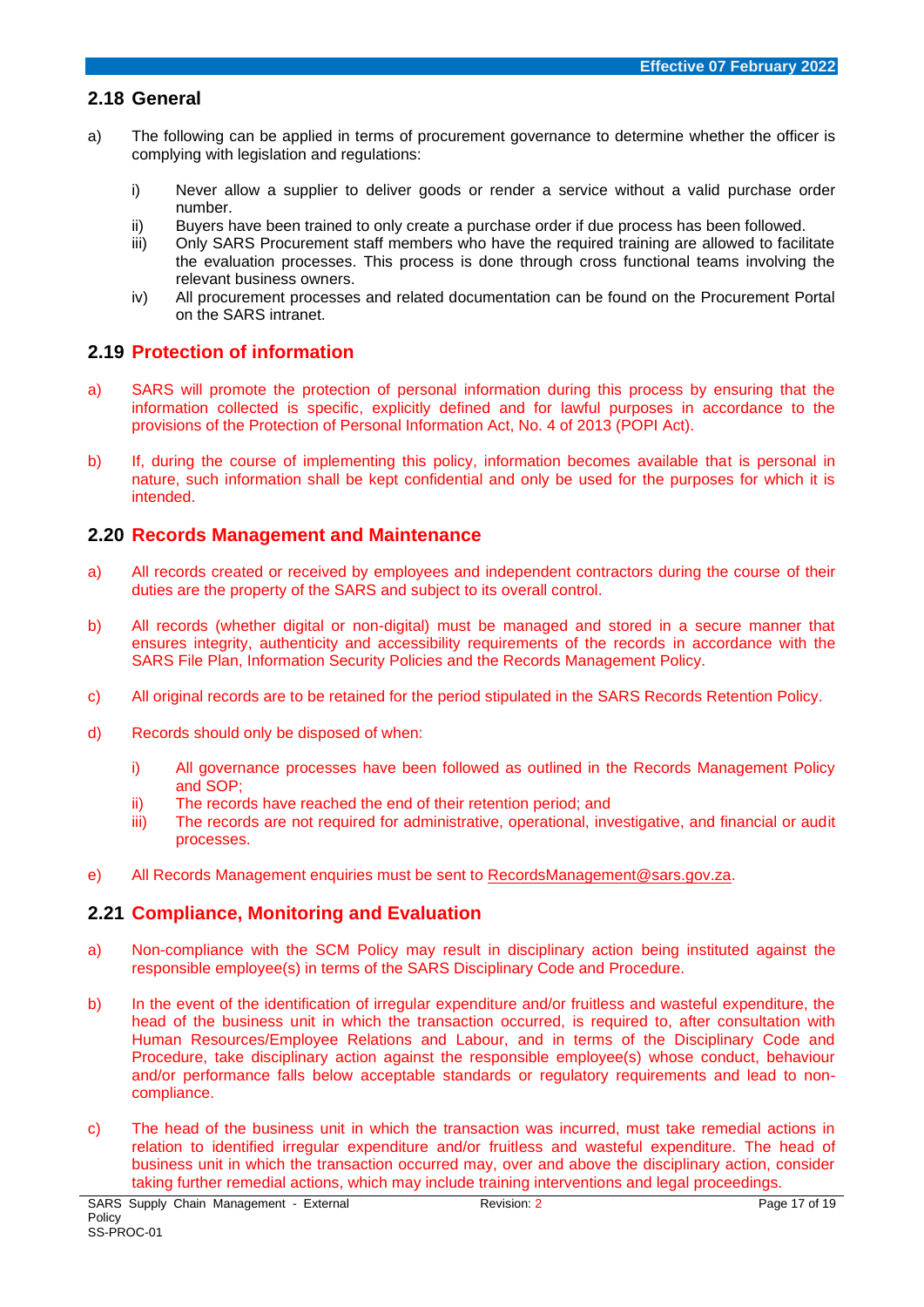- d) The recovery of losses or damages resulting from irregular or fruitless and wasteful expenditure must be dealt with in accordance with Treasury Regulation 12 and supporting instruction notes that National Treasury issues from time-to-time pertaining to irregular expenditure, fruitless and wasteful expenditure and financial misconduct and be applied in accordance with applicable SARS internal policies for irregular expenditure and relevant Human Resource policies.
- e) All irregular, fruitless and wasteful expenditure and instances of financial misconduct must be disclosed as a note to the annual financial statements.
- f) This policy shall be reviewed from time-to-time to ensure its continued relevance, effectiveness and alignment to applicable legislation and regulations.
- g) Compliance breaches will be reviewed by Internal Audit and SARS Procurement in conjunction with line management. Action plans to ensure that the risks associated with a breach are adequately mitigated must be submitted, with a breach report, to the Compliance Risk Committee for acceptance.
- h) The Procurement Department will submit a report to the Accounting Authority on a quarterly basis to review the effectiveness and efficiency of the SCM system in SARS.

# <span id="page-17-0"></span>**3 REFERENCES**

## <span id="page-17-1"></span>**3.1 Legislation**

| <b>TYPE OF REFERENCE</b>                       | <b>REFERENCE</b>                                                                                                                                                                                                                                                                                                                                                                                                                                                                                                                                                                                                                                                                                                                                                                                                                                                                                 |
|------------------------------------------------|--------------------------------------------------------------------------------------------------------------------------------------------------------------------------------------------------------------------------------------------------------------------------------------------------------------------------------------------------------------------------------------------------------------------------------------------------------------------------------------------------------------------------------------------------------------------------------------------------------------------------------------------------------------------------------------------------------------------------------------------------------------------------------------------------------------------------------------------------------------------------------------------------|
| Legislation and Rules<br>administered by SARS: | South African Revenue Service Act No. 46 of 2002                                                                                                                                                                                                                                                                                                                                                                                                                                                                                                                                                                                                                                                                                                                                                                                                                                                 |
| Other Legislation:                             | Constitution of the Republic of South Africa 1996: Sections 9(2) and 217<br>Broad-Based Black Economic Empowerment Act No. 53 of 2003: Sections 9<br>and 11<br>Code of Good Practice under section 9(1) of the Broad-Based Black<br>Economic Empowerment Act No. 53 of 2003: All<br>Preferential Procurement Policy Framework Act No. 5 of 2000: All<br><b>Preferential Procurement Regulations, 2017</b><br>Public Finance Management Act No. 29 of 1999: Sections 44; 49; 50; 51(1)<br>(a) to (d); 56; 57 and 76 and 77<br>Government of the Republic of South Africa General Procurement<br><b>Guidelines: All</b><br>Treasury Regulations issued in terms of PFMA, 1999<br>Regulations in terms of the PFMA, 1999 - Framework for Supply<br><b>Management Chain: All</b><br>Companies Act No. 71 of 2008: Sections 30 and 75<br>Promotion of Access to Information Act, 2000 (Act 2 of 2000) |
| International<br>Instruments:                  | None                                                                                                                                                                                                                                                                                                                                                                                                                                                                                                                                                                                                                                                                                                                                                                                                                                                                                             |

# <span id="page-17-2"></span>**3.2 Cross References**

a) N/A.

# <span id="page-17-3"></span>**4 DEFINITIONS AND ACRONYMS**

| <b>B-BBEE</b>            | Broad-Based Black Economic Empowerment                                                     |  |
|--------------------------|--------------------------------------------------------------------------------------------|--|
| <b>Original Contract</b> | Original contract means a contract that is still valid, has not expired and the funds have |  |
|                          | not been depleted.                                                                         |  |
| <b>PFMA</b>              | <b>Public Finance Management Act</b>                                                       |  |
| <b>PPPFA</b>             | Preferential Procurement Policy Framework Act                                              |  |
| <b>RFI</b>               | <b>Request For Information</b>                                                             |  |
| <b>RFP</b>               | Request For Proposal. An RFP is a document setting out the desired outcome in as           |  |
|                          | much detail as possible, without unnecessary limitations in terms of a possible            |  |
|                          | solution. The suppliers are requested to propose a solution or viable alternatives that    |  |